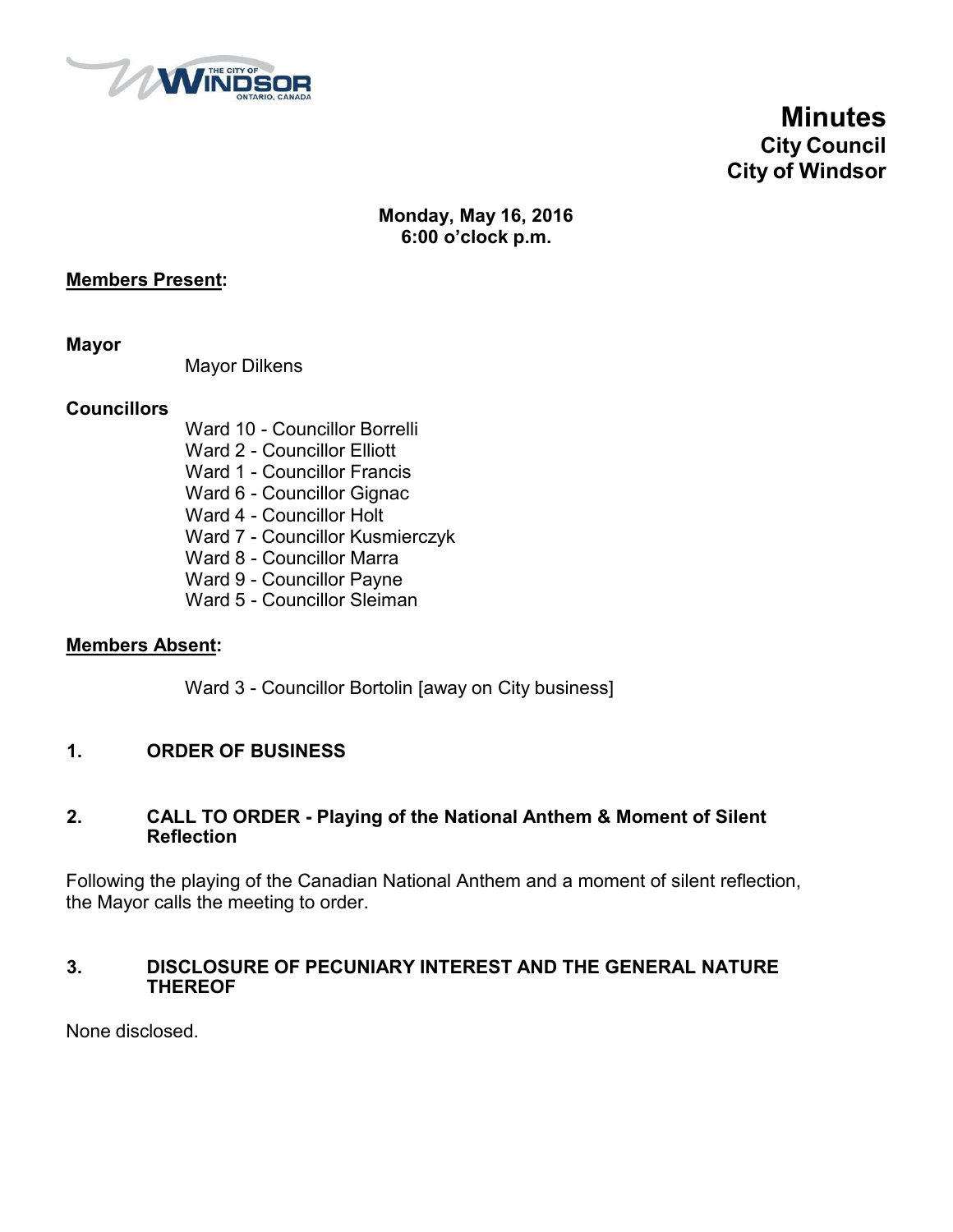## **4. ADOPTION OF THE MINUTES**

## **4.1. Minutes of the Special Meeting of Council held April 25, 2016**

Moved by: Councillor Sleiman Seconded by: Councillor Borrelli

That the Minutes of the Special Meeting of Council held April 25, 2016 **BE ADOPTED** as presented. Carried.

## **4.2. Minutes of the May 2, 2016 City Council Meeting**

Moved by: Councillor Sleiman Seconded by: Councillor Borrelli

That the Minutes of the regular meeting of Council held May 2, 2016 **BE ADOPTED** as presented. Carried.

## **5. NOTICE OF PROCLAMATIONS**

None presented.

# **6. COMMITTEE OF THE WHOLE**

Moved by: Councillor Elliott Seconded by: Councillor Francis

That Council do now rise and move into Committee of the Whole with the Mayor presiding for the purpose of dealing with:

- (a) communication items;
- (b) consent agenda;
- (c) hearing requests for deferrals, referrals and/or withdrawals of any items of business;
- (d) hearing presentations and delegations;
- (e) consideration of business items;
- (f) consideration of Committee reports:
	- (i) **Report of Special In-Camera Meeting or other Committee as may be held prior to Council** (if scheduled);

(ii)**Report of the Striking Committee** of its meeting held May 2, 2016; and

(g) consideration of by-laws 63-2016 through 75-2016 (inclusive). Carried.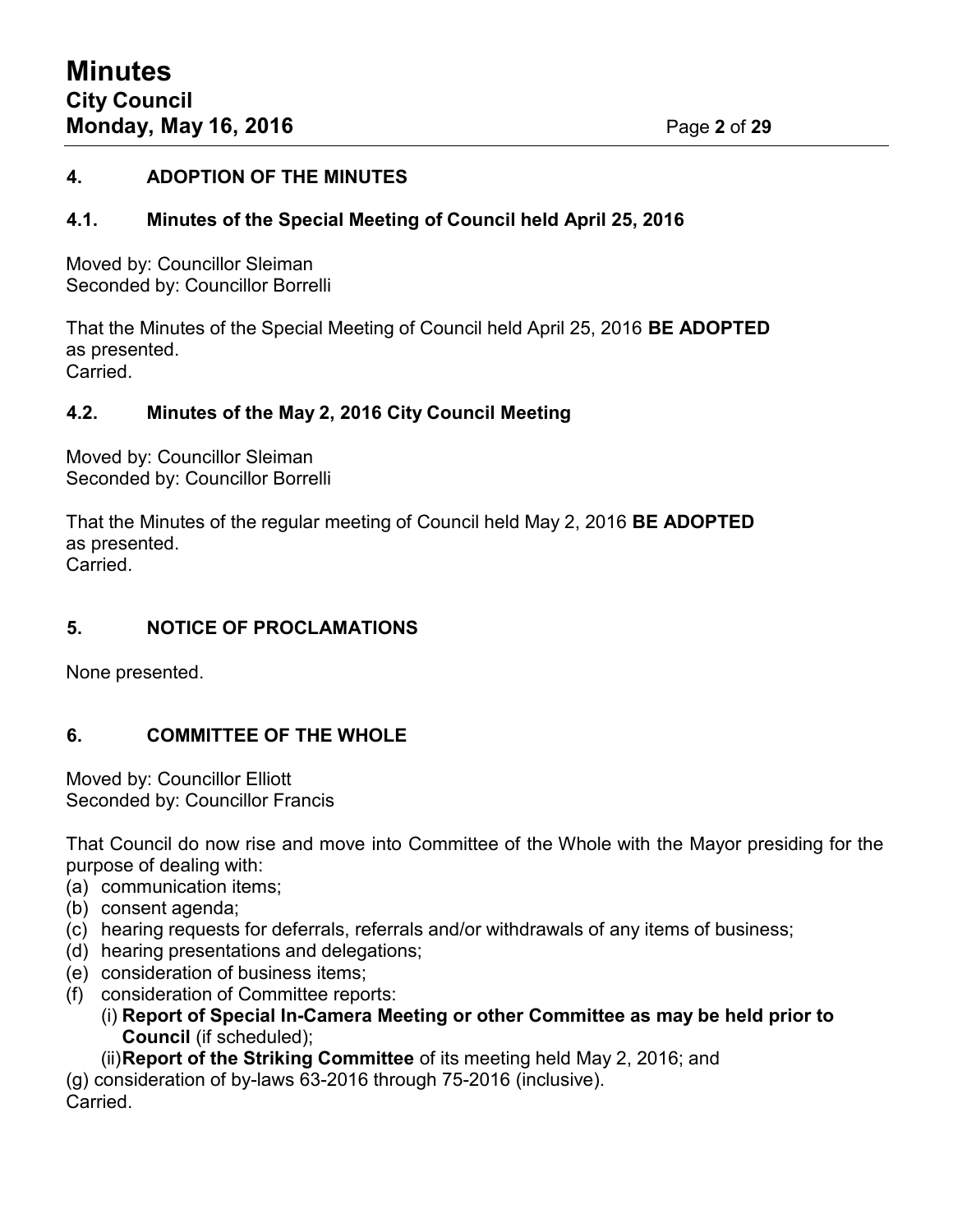#### **7. COMMUNICATIONS INFORMATION PACKAGE**

#### **7.1. Correspondence - May 16, 2016**

Moved by: Councillor Gignac Seconded by: Councillor Holt

Decision Number: CR310/2016

That the following Communication Items 7.1.1 to 7.1.11 and 7.1.13 to 7.1.16 inclusive, as set forth in the Council Agenda **BE REFERRED** as noted except Communication No. 7.1.12 which is dealt with as follows:

#### **Communication No. 7.1.12**

Moved by Councillor Gignac Seconded by Councillor Francis

#### Decision Number: CR311/2016

That the Mayor of the City of Windsor **BE AUTHORIZED** to sign a renewal agreement on behalf of the City of Windsor with Her Majesty the Queen in Right of Ontario as represented by the Ministry of Community Safety and Correctional Services to continue to fund the Windsor Police Services Board under the Safer Communities-1,000 Officers Partnership Program for one additional year to March 31, 2017 at \$910,000 per year, co-sharing in the cost of 26 Police Officers; and

That the Mayor of the City of Windsor **BE AUTHORIZED** to sign a renewal agreement on behalf of the City of Windsor with Her Majesty the Queen in Right of Ontario as represented by the Ministry of Community Safety and Correctional Services to continue to fund the Windsor Police Services Board under the Community Policing Partnerships Program for one additional year to March 31, 2017 at \$600,000 per year, co-sharing in the cost of 20 Police Officers. Carried.

| No.   | Sender                     | Subject                                                                                                                                          |  |
|-------|----------------------------|--------------------------------------------------------------------------------------------------------------------------------------------------|--|
| 7.1.1 | Manager of Urban<br>Design | Application of Hospice of Windsor Essex for Site Plan<br>Approval to permit an expansion at 6038 Empress.                                        |  |
|       |                            | Note & File                                                                                                                                      |  |
|       |                            | ZS/12553                                                                                                                                         |  |
| 7.1.2 | Manager of Urban<br>Design | Application of Greek Orthodox Community of Windsor for<br>Site Plan Approval to permit a new church and community<br>center at 3052 Walker Road. |  |
|       |                            | Note & File                                                                                                                                      |  |
|       |                            | ZS/12554                                                                                                                                         |  |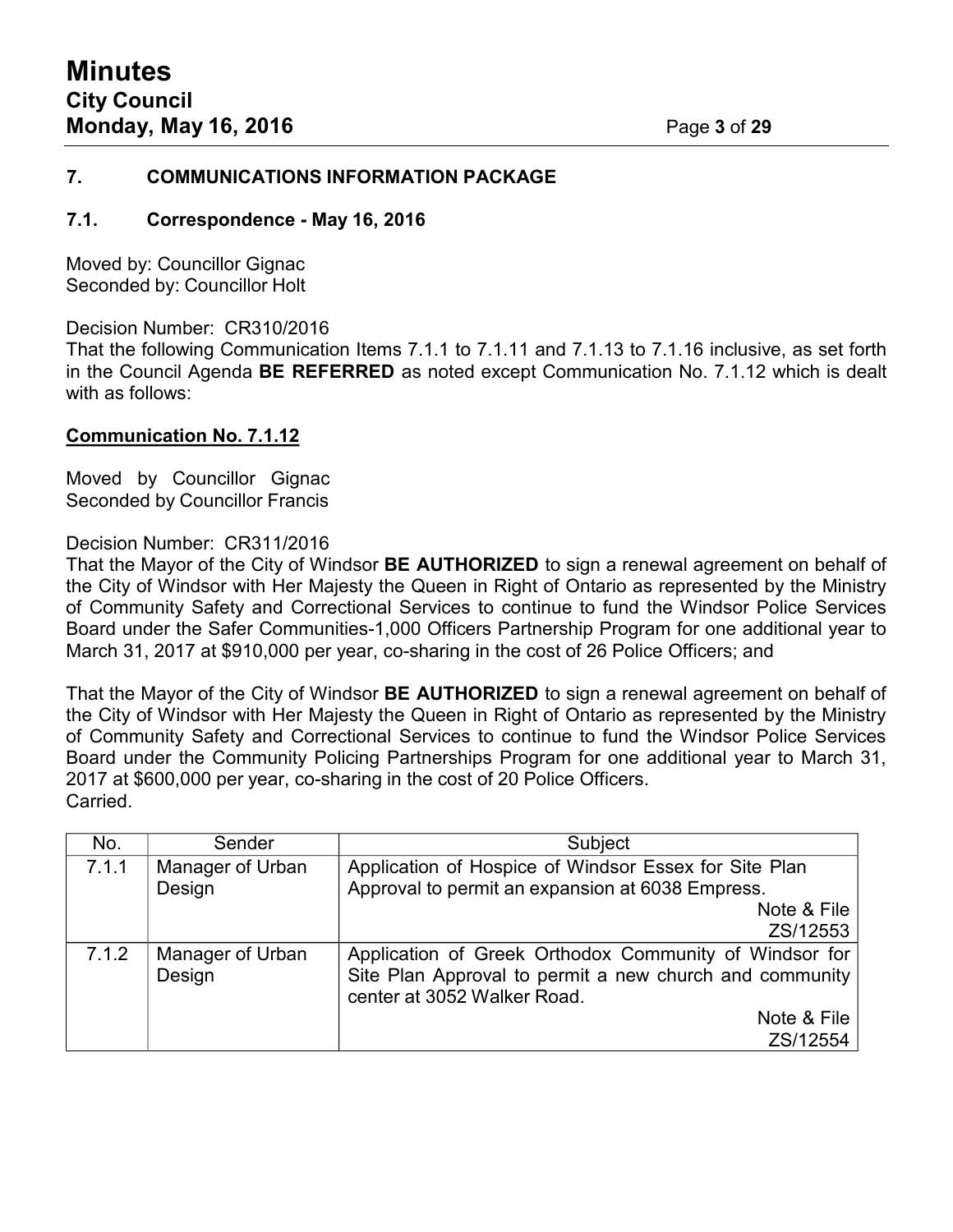# **Minutes City Council Monday, May 16, 2016** Page **4** of **29**

| 7.1.3                            | Manager of Urban<br>Design          | Application of Salvatore Holdings for Site Plan Approval to<br>permit a daycare centre at 3511 Walker Road. |  |
|----------------------------------|-------------------------------------|-------------------------------------------------------------------------------------------------------------|--|
|                                  |                                     | Note & File                                                                                                 |  |
|                                  |                                     | ZS/12555                                                                                                    |  |
| 7.1.4                            | Association of                      | Call for Nominations for the 2016-2018 AMO Board of                                                         |  |
|                                  | Municipalities of                   | Directors.                                                                                                  |  |
|                                  | Ontario (AMO)                       | Note & File                                                                                                 |  |
|                                  |                                     | <b>MMA2016</b>                                                                                              |  |
| 7.1.5<br><b>Windsor Symphony</b> |                                     | Quarterly update of the operations of the Capitol Theatre.                                                  |  |
|                                  | Orchestra                           | Note & File                                                                                                 |  |
|                                  |                                     | SR2016                                                                                                      |  |
| 7.1.6                            | Ministry of the                     | Environmental Compliance Approval for sanitary and storm                                                    |  |
|                                  | <b>Environment and</b>              | sewers on Marentette, Vimy and Lens Avenues.                                                                |  |
|                                  | <b>Climate Change</b>               | Note & File                                                                                                 |  |
| 7.1.7                            |                                     | SW/12527                                                                                                    |  |
|                                  | Secretary/Treasurer                 | Committee of Adjustment agenda for meeting to be held<br>Thursday, May 19, 2016 at 3:30 p.m.                |  |
|                                  |                                     | Note & File                                                                                                 |  |
|                                  |                                     | ZC2016                                                                                                      |  |
| 7.1.8                            | Downtown Windsor<br><b>Business</b> | Reinstatement of one-hour free parking in municipal parking<br>garages.                                     |  |
|                                  | <b>Improvement Area</b>             | <b>City Engineer</b>                                                                                        |  |
|                                  |                                     | <b>Chief Financial Officer &amp; City Treasurer</b>                                                         |  |
|                                  |                                     | COUNCIL DIRECTION REQUESTED, otherwise Note & File                                                          |  |
|                                  |                                     | AFB/12131                                                                                                   |  |
|                                  |                                     | ST2016                                                                                                      |  |
| 7.1.9                            | <b>Environment and</b>              | Section 43 Request for Review; Decision of Blair S. Taylor,                                                 |  |
|                                  | <b>Land Tribunals</b><br>Ontario    | Issued December 4, 2015; OMB Case No. PL080049                                                              |  |
|                                  | <b>Ontario Municipal</b>            | <b>City Planner</b><br><b>City Solicitor</b>                                                                |  |
|                                  | <b>Board</b>                        | Note & File                                                                                                 |  |
|                                  |                                     | ZB/7801                                                                                                     |  |
|                                  |                                     | ZO/7802                                                                                                     |  |
| 7.1.10                           | Jayme Lauzon,                       | Request for a ban on Circus acts containing animal                                                          |  |
|                                  | Resident                            | performances in the City of Windsor.                                                                        |  |
|                                  |                                     | <b>City Solicitor</b>                                                                                       |  |
|                                  |                                     | <b>Executive Director, Recreation &amp; Culture</b>                                                         |  |
|                                  |                                     | <b>COUNCIL DIRECTION REQUESTED, otherwise Note &amp; File</b>                                               |  |
|                                  |                                     | APR2016                                                                                                     |  |
| 7.1.11                           | Association of                      | AMO Support for Fort McMurray - Call to Action.                                                             |  |
|                                  | Municipalities of                   | Note & File                                                                                                 |  |
|                                  | Ontario (AMO)                       | APR2016                                                                                                     |  |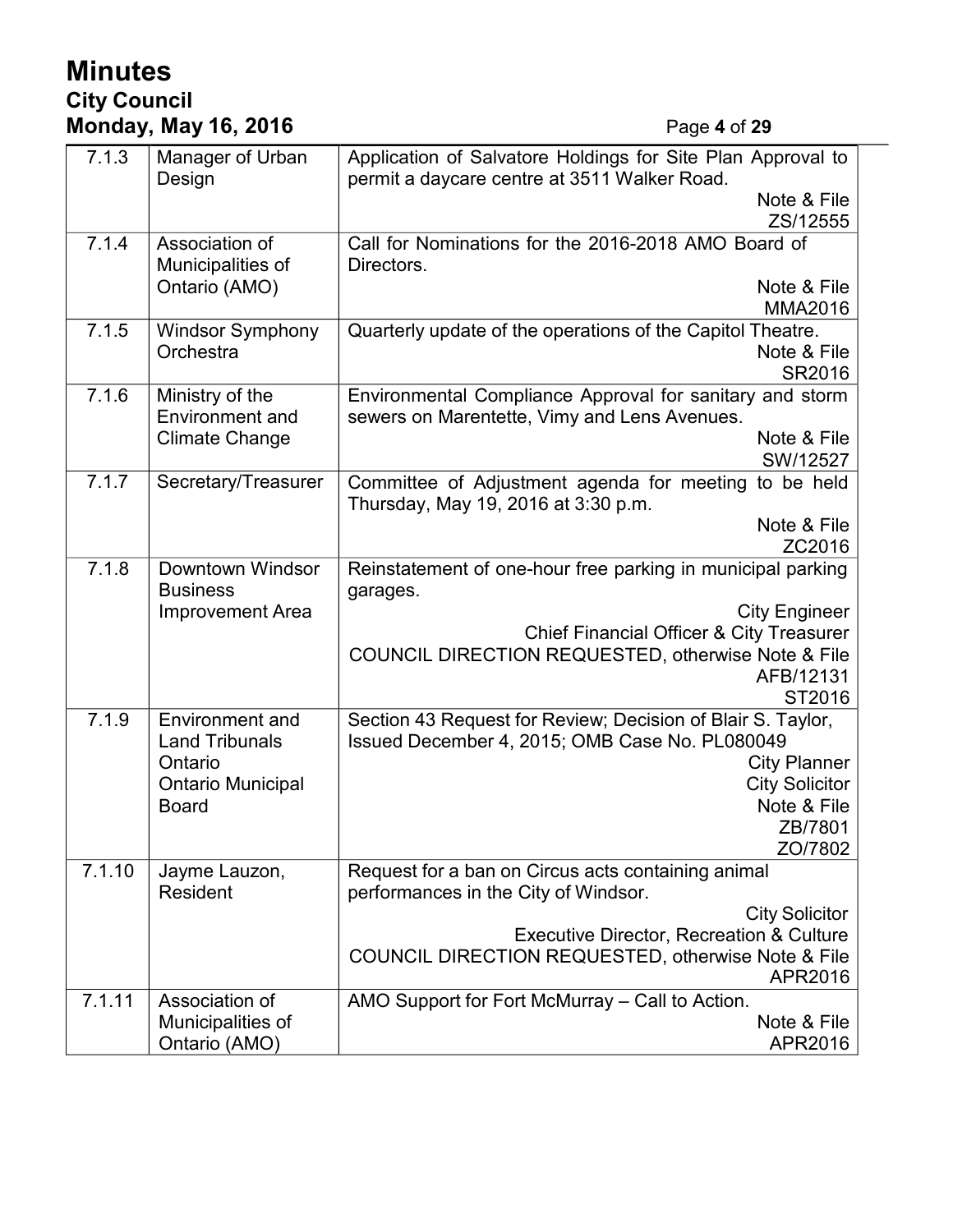# **Minutes City Council Monday, May 16, 2016** Page **5** of **29**

| 7.1.12 | Chief, Windsor              | Grant Renewals: CPP and SCOOP.                                               |  |
|--------|-----------------------------|------------------------------------------------------------------------------|--|
|        | <b>Police Service</b>       | <b>City Solicitor</b><br><b>Chief Financial Officer &amp; City Treasurer</b> |  |
|        |                             |                                                                              |  |
|        |                             | <b>COUNCIL DIRECTION REQUESTED</b>                                           |  |
|        |                             | SP/10110                                                                     |  |
| 7.1.13 | <b>City Engineer</b>        | Notice of Study Completion - Class Environmental                             |  |
|        |                             | Assessment - 6 <sup>th</sup> Concession Road / North Talbot Road.            |  |
|        |                             | Note & File                                                                  |  |
|        |                             | SW2016                                                                       |  |
| 7.1.14 | Manager of                  | Application of Shawn Lippert for Zoning Amendment to add                     |  |
|        | Development<br>Applications | an additional use as a Haunted House at 1441 McDougall.                      |  |
|        |                             | Note & File                                                                  |  |
|        |                             | ZB/12562                                                                     |  |
| 7.1.15 | <b>Union Gas Limited</b>    | 2015 Deferral Account Balances and 2015 Utility Earnings.                    |  |
|        |                             | Note & File                                                                  |  |
|        |                             | MU2016                                                                       |  |
| 7.1.16 | Planning & Building         | Status update for the "Comprehensive Planning Study"                         |  |
|        | <b>Services</b>             | <b>Related to Development Charge Reductions</b>                              |  |
|        |                             |                                                                              |  |
|        |                             | Note & File                                                                  |  |
|        |                             | GPL/3905                                                                     |  |

Carried.

## **7.2. FINA 2016 WSC (25m) Expenditures Made Under the Purchasing Bylaw Exemption - City Wide**

Moved by: Councillor Gignac Seconded by: Councillor Holt

Decision Number: CR312/2016 THAT Council RECEIVE FOR INFORMATION the 4<sup>th</sup> Quarterly report on FINA 2016 WSC (25m) Expenditures Procured under the Purchasing Bylaw Exemption for the quarter ending on March 31, 2016. Carried.

> Report Number: CM 15/2016 Clerk's File: SR/11543 7.2

## **8. CONSENT AGENDA**

**8.1. Signing Authority for Registration of Constructors and Employers Engaged in Construction Forms ("Form 1000") - City Wide (PWD#6055)**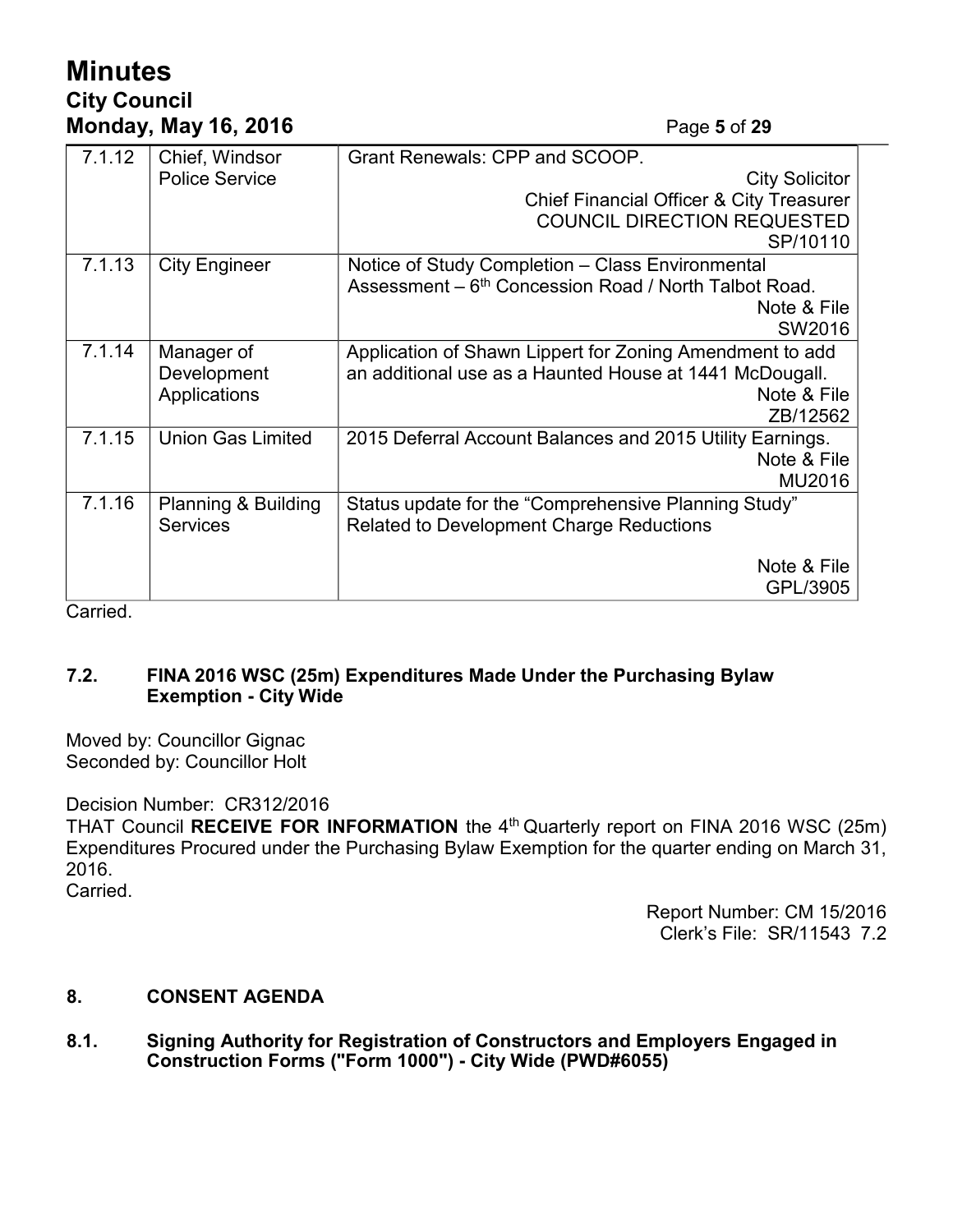Moved by: Councillor Kusmierczyk Seconded by: Councillor Marra

Decision Number: CR313/2016

THAT the City Solicitor **BE DIRECTED** to amend the Delegation of Authority By-law 208-2008 as necessary to authorize the City Engineer or designate to sign "Registration of Constructors and Employers Engaged in Construction" forms ("Form 1000s") for any projects requiring a completed Form 1000, and;

THAT given the strictly routine and administrative nature of these legislative requirements, and in order to reduce unnecessary administrative costs, these approvals **BE EXEMPTED** from the need to be reported back to council after the fact as is the normal practice with other DOA approvals. Carried.

> Report Number: C 91/2016 Clerk's File: SW2016 8.1

#### **8.2. Leamington Tripartite Cost Sharing Agreement with Windsor-Essex Children's Aid Society and Windsor-Essex County Health Unit City Wide**

Moved by: Councillor Kusmierczyk Seconded by: Councillor Marra

#### Decision Number: CR314/2016

That the Chief Administrative Officer and City Clerk **BE AUTHORIZED** to execute a cost sharing agreement (Tripartite Cost Sharing Agreement) with Windsor-Essex Children's Aid Society (WECAS) and Windsor-Essex County Health Unit (WECHU), suitable in technical content to the Executive Director of Employment and Social Services, in financial content to the City Treasurer, and in form to the City Solicitor, pertaining to the premises located at 33 Princess Road, Leamington; and

That the Chief Administrative Officer and City Clerk **BE AUTHORIZED** to sign any and other further AMENDMENTS to the cost sharing agreement with the Windsor-Essex Children's Aid Society (WECAS) and Windsor-Essex County Health Unit (WECHU) as well as any MEMORANDA OF UNDERSTANDING or OTHER PROCEDURAL DOCUMENTS developed in collaboration with the foregoing partner agencies. Authorization would be subject to approval as to technical content by the Executive Director of Employment and Social Services, as to form by the City Solicitor, and as to financial content by the Chief Financial Officer and City Treasurer. Carried.

> Report Number: C 93/2016 Clerk's File: SS/12557 8.2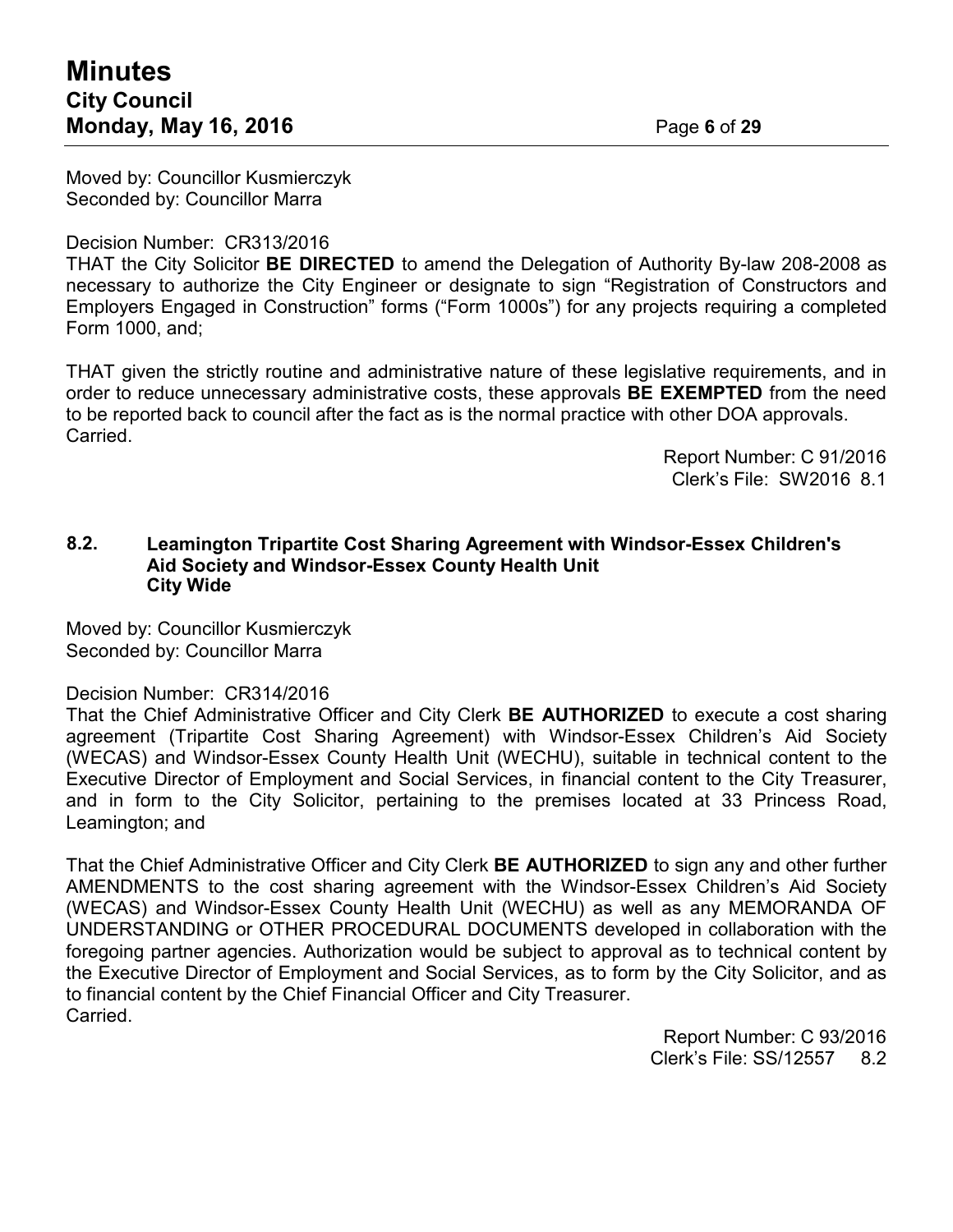## **8.3. Windsor Essex Community Housing Corporation Shareholder's Declaration and Operational and Accountability Rules - City Wide**

Moved by: Councillor Kusmierczyk Seconded by: Councillor Marra

Decision Number: CR315/2016

- A. THAT the report of Legal Counsel regarding the Shareholder's Declaration and the report of Housing and Children's Services regarding the Operational and Accountability Rules for the Windsor Essex Community Housing Corporation ("WECHC") **BE RECEIVED** for information;
- B. AND THAT the Shareholder's Declaration, attached as Appendix A **BE ADOPTED** as presented; and the Operational and Accountability Rules, attached as Appendix B **BE ADOPTED** as presented;
- C. AND THAT the Chief Administrative Officer and the City Clerk **BE DIRECTED** to sign the Shareholder's Declaration, attached as Appendix A; and the Operational and Accountability Rules, attached as Appendix B;
- D. AND THAT the Chief Administrative Officer and the City Clerk **BE DIRECTED** to sign the Shareholder's Resolution for financial information for the years 2008 to 2014, attached as Appendix E.

Carried.

Report Number: C 85/2016 Clerk's File: SS/12557 8.3

Appendices Appendix A, B, E

# **8.4. Windsor Bicycling Committee Report No. 64 (bike signage and road markings)**

Moved by: Councillor Kusmierczyk Seconded by: Councillor Marra

Decision Number: CR316/2016 ETPS 376

That Report No. 64 of the Windsor Bicycling Committee (bike signage and road markings) **BE APPROVED** as amended as follows:

That Administration **BE REQUESTED** to provide a report outlining the top five collision areas in the City of Windsor and to provide mitigating factors, i.e. how to prevent accidents from reoccurring.

Carried.

Report Number: SCM 43/2016 Clerk's File: MB2016 8.4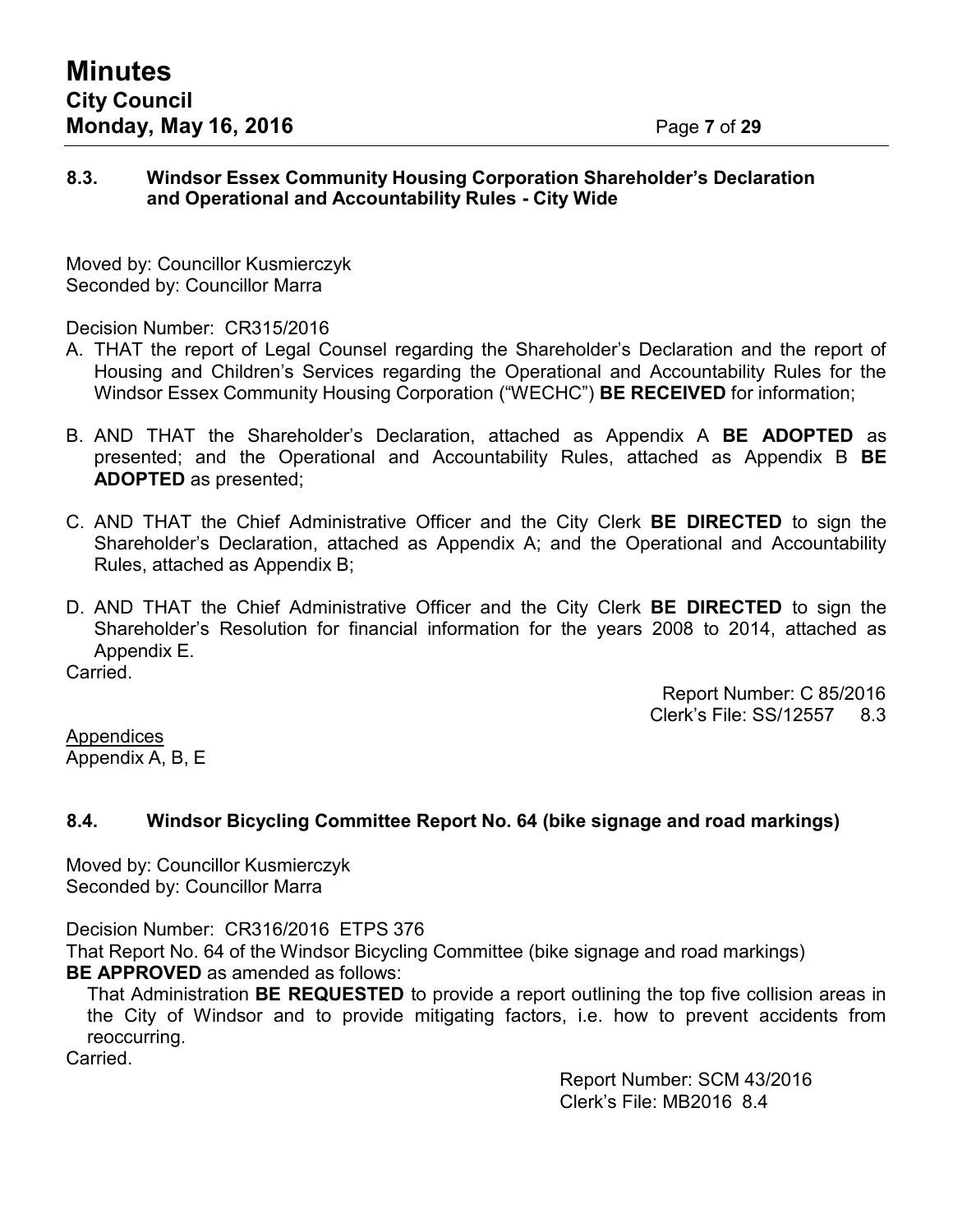## **8.5. Windsor Bicycling Committee 2015 Annual Report**

Moved by: Councillor Kusmierczyk Seconded by: Councillor Marra

Decision Number: CR317/2016 ETPS 375 That the report of the Windsor Bicycling Committee 2015 Annual Report **BE APPROVED.** Carried.

Report Number: SCM 42/2016 Clerk's File: MB2016 8.5

## **8.6. Minutes of the Windsor Bicycling Committee meeting held February 3, 2016**

Moved by: Councillor Kusmierczyk Seconded by: Councillor Marra

Decision Number: CR318/2016 ETPS 377 That the Minutes of the Windsor Bicycling Committee meeting held February 3, 2016 **BE RECEIVED** for information. Carried.

Report Number: SCM 44/2016 Clerk's File: MB2016 8.6

## **8.7. A By-law for the Construction of New Streetlighting on St John Street from Cedarview Street to Menard as a Local Improvement**

Moved by: Councillor Kusmierczyk Seconded by: Councillor Marra

Decision Number: CR319/2016 ETPS 378

That Council **ADOPT** By-law 67/2016 for the construction of new streetlighting on St John Street from Cedarview Street to Menard Street as a Local Improvement in accordance with Section 5 of Ontario Regulation 586/06, made under Municipal Act 2001. Carried.

> Report Number: S 72/2016 Clerk's File: SL/12374 8.7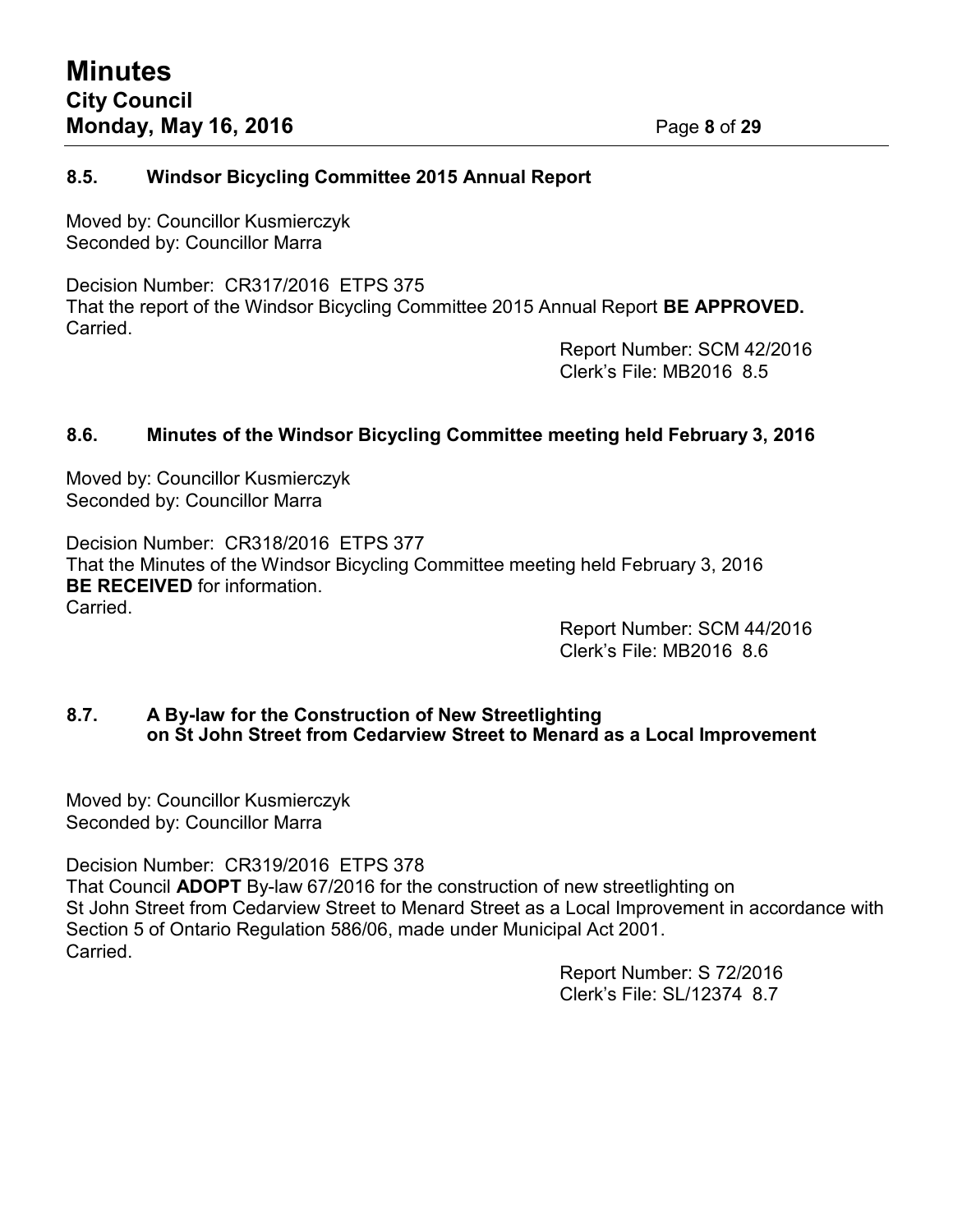## **8.8. Continuation of Health Canada Partnership for the Study of the Downtown Windsor Urban Heat Island - City Wide**

Moved by: Councillor Kusmierczyk Seconded by: Councillor Marra

Decision Number: CR320/2016 ETPS 379

That the Chief Administrative Officer and City Clerk **BE AUTHORIZED** to sign the Memorandum of Agreement (MOA) with Health Canada, satisfactory in form to the City Solicitor, in financial content to the City Treasurer and in technical content to the City Engineer, for a \$12,500 (plus HST) grant to continue the partnership with Health Canada to study the Urban Heat Island in Downtown Windsor.

Carried.

Report Number: S 63/2016 Clerk's File: MH/11217 8.8

## **8.9. CQ65-2011 - "Welcome to Windsor" Sign on Girardot and Huron Church Road Pedestrian Bridge - Ward 2**

Moved by: Councillor Kusmierczyk Seconded by: Councillor Marra

Decision Number: CR321/2016 ETPS 381

That the report regarding CQ65-2011 in respect to a "Welcome to Windsor" sign on the pedestrian overpass at Assumption High School near Girardot at Huron Church Road **BE RECEIVED** by Council for information. Carried.

> Report Number: S 18/2016 Clerk's File: APR2016 8.9

# **8.10. Traffic Around Northwood Public School - Ward 10**

Moved by: Councillor Kusmierczyk Seconded by: Councillor Marra

Decision Number: CR322/2016 ETPS 382

That Administration **UNDERTAKE** a warrant study to determine the feasibility of adding a crossing guard, or alternatively moving one of the existing crossing guards in the area of Northwood Street and Longfellow Avenue; and further,

That the results **BE REPORTED** back to the standing committee for direction; and further,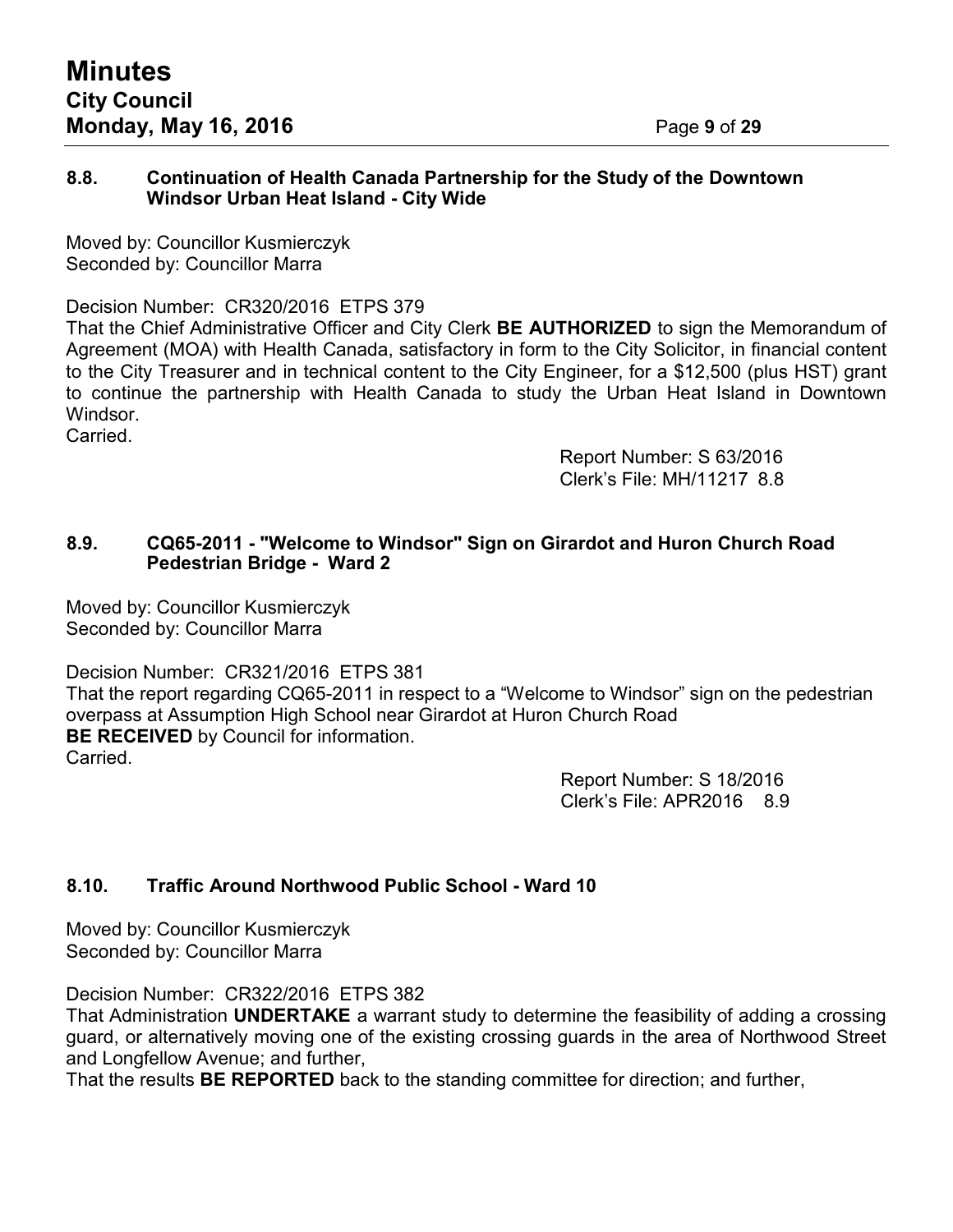That Administration **BE REQUESTED** to meet with the Health Unit to determine the possibility of reinstating the active safe routes to school program; and

That the report of the City Engineer entitled Traffic Around Northwood Public School dated April 4, 2016 **BE RECEIVED** for information.

Carried.

Report Number: S 75/2016 Clerk's File: ST2016 8.10

# **8.11. Intelligent Transportation System Project Update - City Wide**

Moved by: Councillor Kusmierczyk Seconded by: Councillor Marra

Decision Number: CR323/2016 ETPS 383

- l. That the Environment, Transportation and Public Safety Standing Committee and the Transit Windsor Board of Directors **AUTHORIZE** the Corporate Leader of Transportation Services to sign the Amendment to the Strategic Mapping Inc contract to include Next Vehicle Arrival SMS/text messaging and additional hardware of 14 GPS units to be installed in transit support vehicles.
- ll. That the Environment, Transportation and Public Safety Standing Committee and the Transit Windsor Board of Directors **APPROVE** the use of funds from Capital Project 7075189 – Transit Windsor Master Plan in the amount of \$119,900 (plus HST) to cover the cost of the Next Vehicle Arrival SMS/ text messaging module plus the annual license fee for year one.
- lll. That the Environment, Transportation and Public Safety Standing Committee and the Transit Windsor Board of Directors **APPROVE** the use of funds from Capital Project 7139007 – TW ITS/Smart Bus Project contingency fund in the amount of \$13,230 (plus HST) to cover the associated costs for the 14 GPS units at \$945.00 per unit.

Carried.

Report Number: S 73/2016 Clerk's File: MT/12255 8.11

# **8.12. Accounts Payable Approval Limits**

Moved by: Councillor Kusmierczyk Seconded by: Councillor Marra

Decision Number: CR324/2016 ETPS 384

That the Environment, Transportation and Public Safety Standing Committee and the Transit Windsor Board of Directors **APPROVE** the Recommended Accounts Payable Approval Limits as noted below: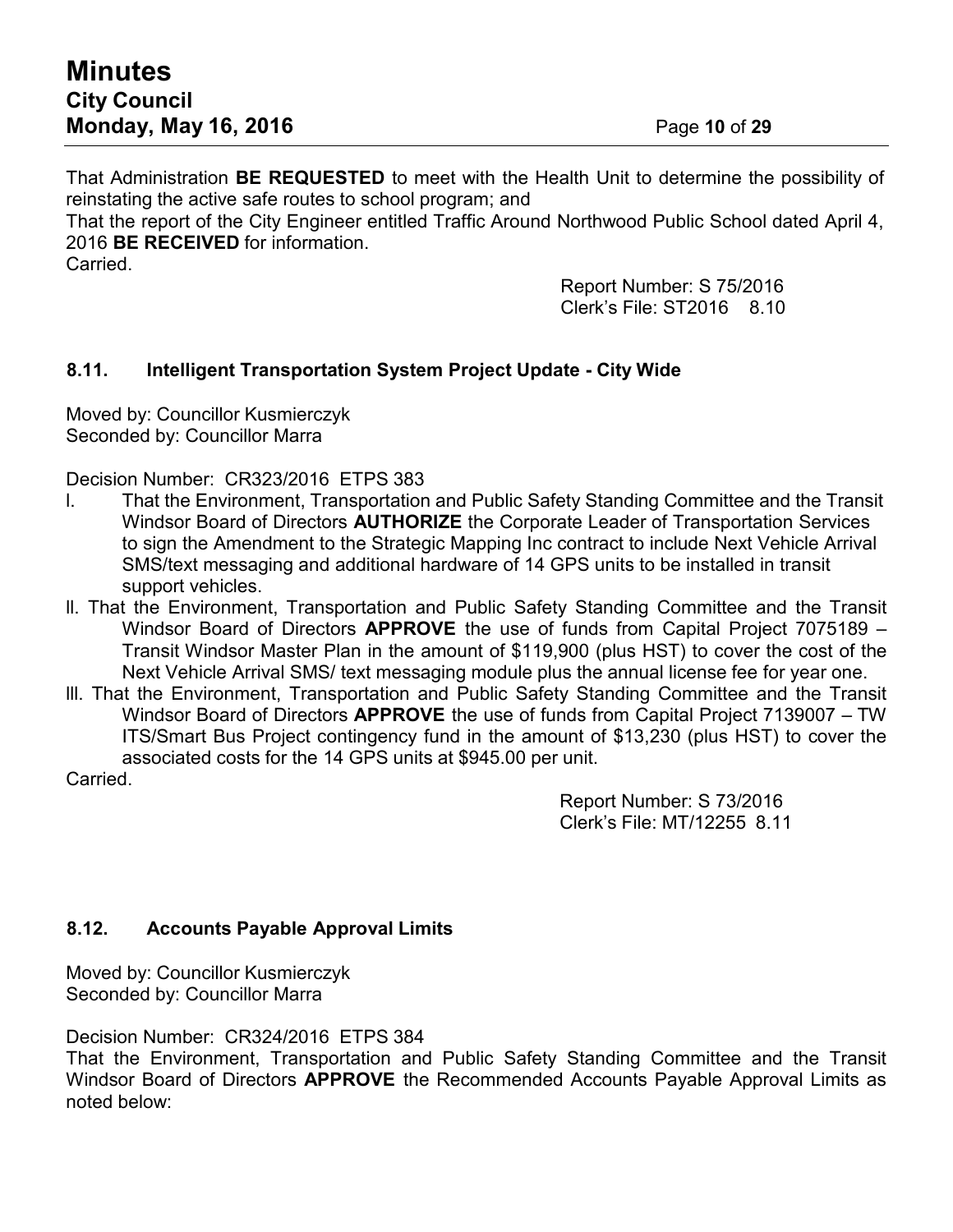# **Minutes City Council Monday, May 16, 2016** Page **11** of **29**

| <b>Current Approval Limits</b>                 | <b>Recommended Approval Limits</b>           |  |
|------------------------------------------------|----------------------------------------------|--|
| General<br>Manager<br>$\overline{\phantom{0}}$ | Delete                                       |  |
| Unlimited                                      |                                              |  |
| Director - \$250,000                           | Replaced by Executive Director - \$1,000,000 |  |
| Director - \$250,000                           | Replaced by Senior Manager - \$250,000       |  |
| Managers - \$25,000                            | No Change – to remain at $$25,000$           |  |

Carried.

Report Number: S 38/2016 Clerk's File: AF2016 8.12

# **8.13. 2015 - 2019 Adjustment for Non-Union Employees**

Moved by: Councillor Kusmierczyk Seconded by: Councillor Marra

Decision Number: CR325/2016 ETPS 385

- I. That for the 2015 2019 term, the non-union employees of Transit Windsor **BE GRANTED** a salary and fringe benefit adjustment consistent with the union settlement for Amalgamated Transit Union, Local 616; and
- II. That the negotiated benefits **BE EXTENDED** to non-union retirees and surviving spouses in accordance with the agreement reached with Amalgamated Transit Union, Local 616.

Carried.

Report Number: S 30/2016 Clerk's File: AS2016 8.13

## **8.14. Management Action Plan for PwC "User Fee Revenue Management" Internal Audit Report**

Moved by: Councillor Kusmierczyk Seconded by: Councillor Marra

Decision Number: CR326/2016 EC 246

THAT City Council **AUTHORIZE** administration to proceed to implement the Management Action Plan in response to the findings from the "User Fee Revenue Management" internal audit report; and

THAT City Council **DIRECT** administration to report on the progress of the implementation of the Management Action Plan and that such reports should coincide with Pricewaterhouse Coopers LLP's quarterly updates to Council. **Carried** 

> Report Number: S 81/2016 Clerk's File: AF/11247 8.14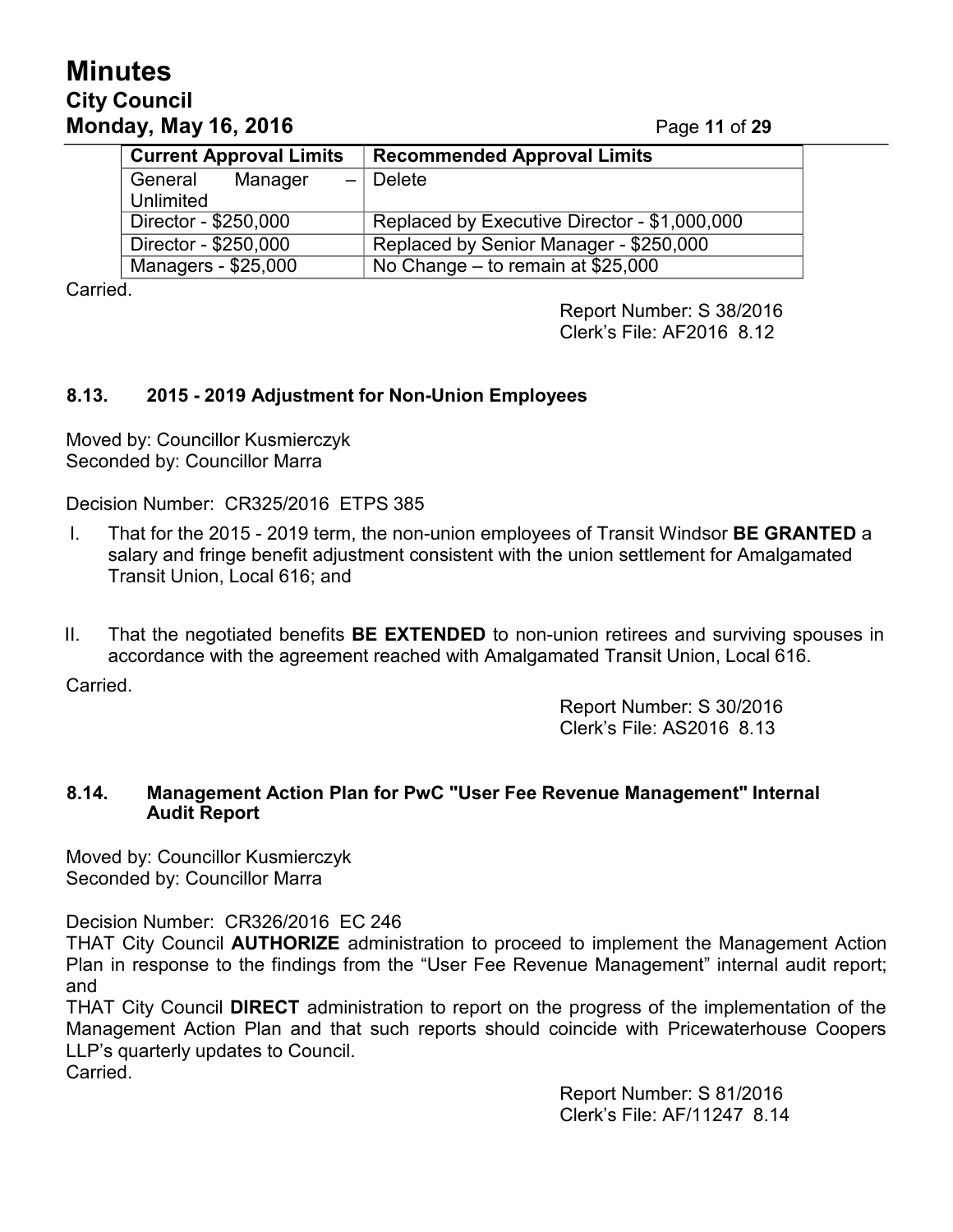## **8.15. PwC User Fee Revenue Management (dated 8 March 2016)**

Moved by: Councillor Kusmierczyk Seconded by: Councillor Marra

Decision Number: CR327/2016 EC 247 That the report of PricewaterhouseCoopers entitled "PwC User Fee Revenue Management" dated April 11, 2016 **BE RECEIVED** for information. Carried.

Report Number: SCM 50/2016 Clerk's File: AF2016 8.15

## **8.16. PwC 2015-16 Internal Audit Performance Dashboard - March 31, 2016**

Moved by: Councillor Kusmierczyk Seconded by: Councillor Marra

Decision Number: CR328/29016 EC 248 That the report of PricewaterhouseCoopers entitled "PwC 2015-16 Internal Audit Performance Dashboard" dated March 31, 2016 **BE RECEIVED** for information. Carried.

Report Number: SCM 48/2016 Clerk's File: AF2016 8.16

## **8.17. Tourism Windsor Essex Pelee Island presentation**

Moved by: Councillor Kusmierczyk Seconded by: Councillor Marra

Decision Number: CR329/2016 EC249

That the presentation by Gordon Orr, CEO, Lynnette Baine, VP, Tourism Programs and Development; and Kris Racine, Director of Marketing and Special Events – Tourism Windsor Essex Pelee Island **BE RECEIVED** for information. Carried.

> Report Number: SCM 74/2016 Clerk's File: MB2016 8.17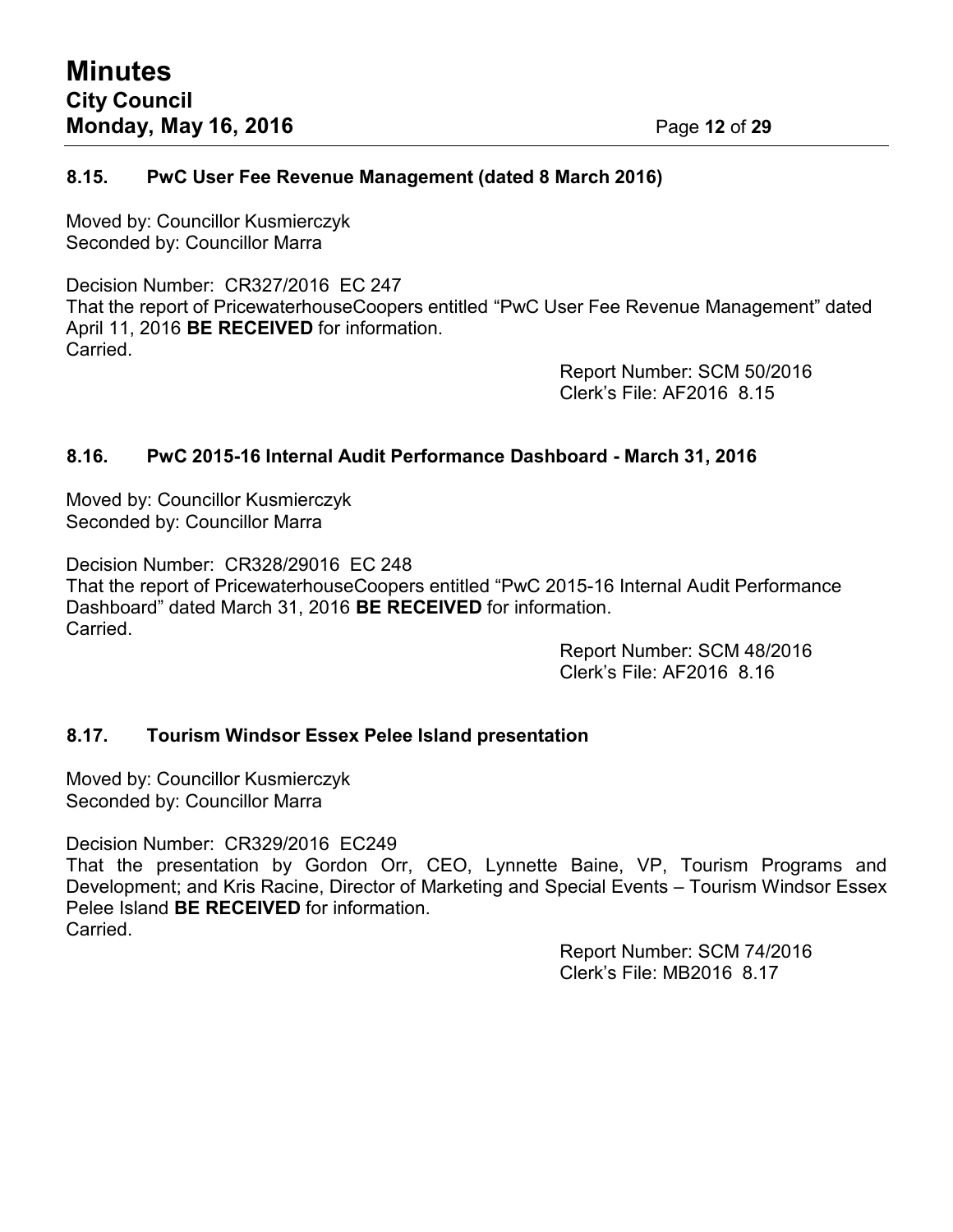#### **8.18. Community Energy Plan presentation**

Moved by: Councillor Kusmierczyk Seconded by: Councillor Marra

Decision Number: CR330/2016 EC 250 That the presentation by Susan Hall, LURA Consulting and Peter Garforth International regarding the Community Energy Plan **BE RECEIVED** for information. **Carried** 

> Report Number: SCM 76/2016 Clerk's File: MB2016 8.18

## **8.19. Summary of Hotline Issues Referred to Management by PwC - 2016 Q1**

Moved by: Councillor Kusmierczyk Seconded by: Councillor Marra

Decision Number: CR331/2016 EC 251 THAT City Council **RECEIVE FOR INFORMATION** the Summary of Hotline Issues Referred to Management by PwC from January 1, 2016 to March 31, 2016 (attached as Appendix A). Carried.

Report Number: S 79/2016 Clerk's File: AF/11247 8.19

Appendices **Summary** 

## **8.20. Status Report on Implementation of Audit Recommendations - 2016 Q1**

Moved by: Councillor Kusmierczyk Seconded by: Councillor Marra

Decision Number: CR332/2016 EC 252 THAT City Council **RECEIVE FOR INFORMATION** the Status Report on Implementation of Audit Recommendations for 2016 Q1 (attached as Appendix A). Carried.

> Report Number: S 80/2016 Clerk's File: AF/11247 8.20

**Appendices** Status Report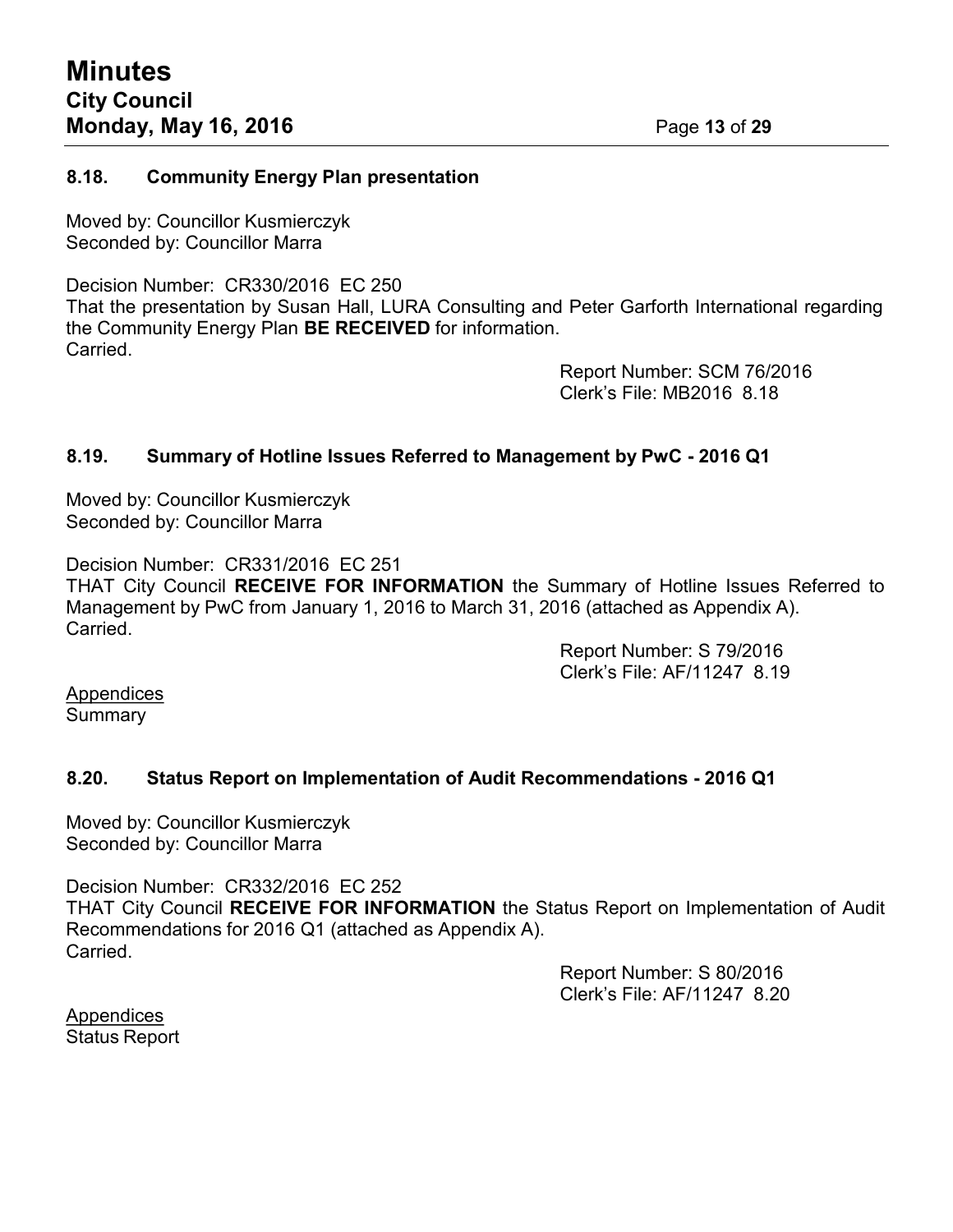#### **8.21. Compliance with Applicable Laws & Regulations , 2016 Q1**

Moved by: Councillor Kusmierczyk Seconded by: Councillor Marra

Decision Number: CR333/2016 EC 253 THAT City Council **RECEIVE FOR INFORMATION** the Status Report on Compliance with Applicable Laws and Regulations, 2016 Q1.

Carried.

Report Number: CM 13/2016 Clerk's File: AF/11247 8.21

#### **8.22. Centralized Assessment Appeals for Banner Stores across Ontario**

Moved by: Councillor Kusmierczyk Seconded by: Councillor Marra

Decision Number: CR334/2016 EC 254 THAT City Council **AUTHORIZE** the CFO/City Treasurer (or delegate) to sign Minutes of Settlement as it relates to the Centralized Property Appeals. THAT the CFO/City Treasurer (or delegate) **BE REQUIRED** to report the results of the Minutes of Settlement to City Council once all appeals have been finalized. Carried.

Report Number: S 76/2016 Clerk's File: AF2016 8.22

## **8.23. 2016 BIA Budget Approval-City Wide**

Moved by: Councillor Kusmierczyk Seconded by: Councillor Marra

Decision Number: CR335/2016 EC 255

THAT City Council **APPROVE** the 2016 Budget Submissions for the Downtown Windsor, Erie Street (Via Italia), Olde Riverside Towne Centre, Olde Sandwich Towne, Walkerville District, Ottawa Street, Pillette Village, Wyandotte Town Centre and Ford City BIA's (Appendices A through I) and related levy requests as detailed in Table 1. Carried.

> Report Number: S 78/2016 Clerk's File: AF/11247 8.23

**Appendices** Submissions A-I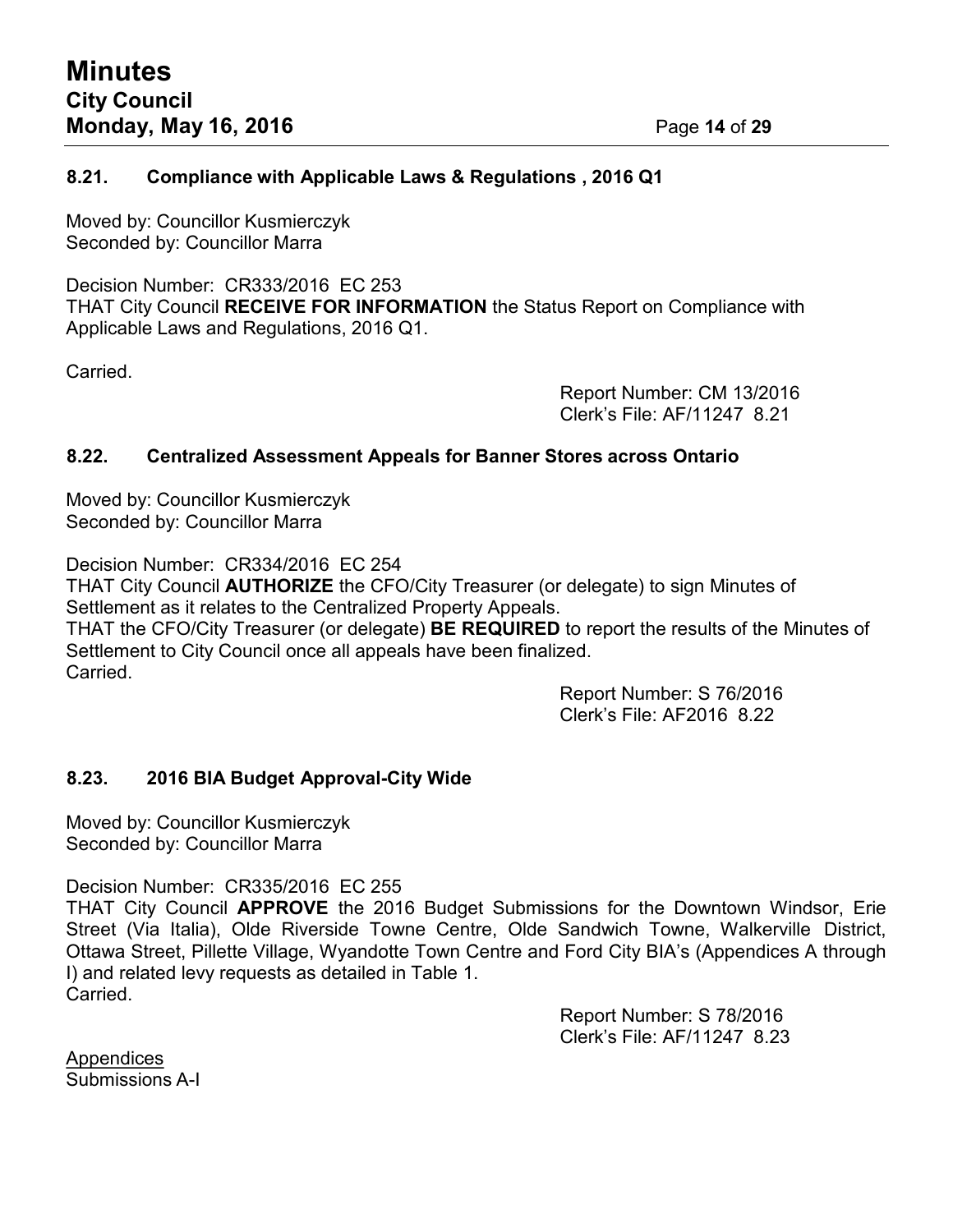## **8.24. Minutes of the New City Hall Project Steering Committee of its meeting held April 12, 2016**

Moved by: Councillor Kusmierczyk Seconded by: Councillor Marra

Decision Number: CR336/2016 That the Minutes of the New City Hall Project Steering Committee of its meeting held April 12, 2016 **BE RECEIVED**. Carried.

Clerk's File: MB2016 8.24

#### **8.25. Windsor Accessibility Advisory Committee Report No. 109 (accessible amenities at East Windsor Community Pool)**

Moved by: Councillor Kusmierczyk Seconded by: Councillor Marra

Decision Number: CR337/2016 SDHC 399

That Report No. 109 of the Windsor Accessibility Advisory Committee of the meeting held March 29, 2016 regarding Accessible Amenities at East Windsor Community Pool **BE APPROVED** as presented. Carried.

> Report Number: SCM 55/2016 Clerk's File: MB2016 8.25

# **11.1. Capital Funding for Fire Alarm System Upgrade at the WFCU Centre**

Moved by: Councillor Kusmierczyk Seconded by: Councillor Marra

Decision Number: CR340/2016 That Council **APPROVE** a capital expenditure to an upset limit of \$115,000 plus HST to upgrade the fire alarm system at the WFCU Centre as a pre-commitment to the 2017 Capital Budget. Carried.

> Report Number: C 88/2016 Clerk's File: SR/8880 11.1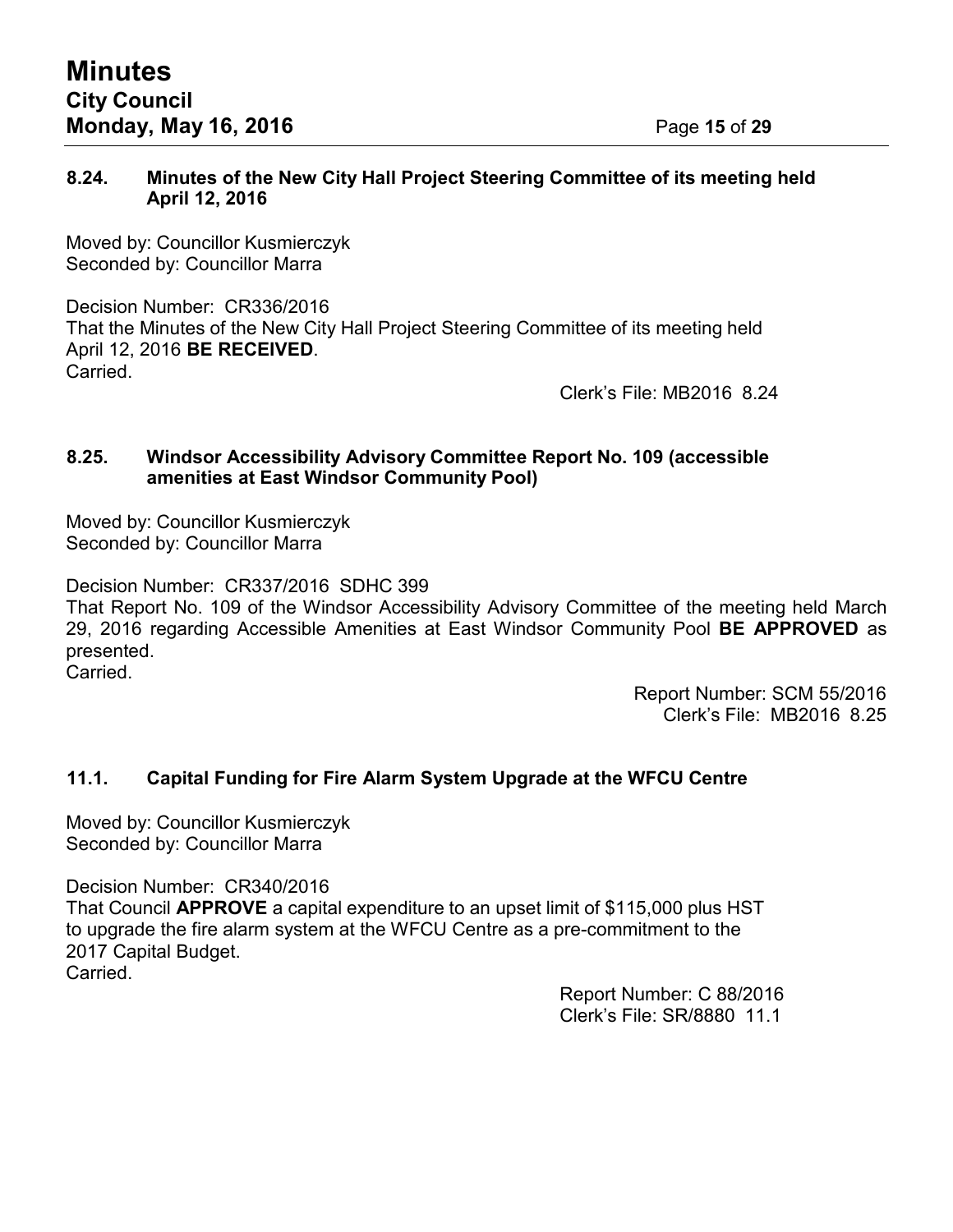## **11.2. Conclusion to study of private sewer connections in partially serviced areas**

Moved by: Councillor Kusmierczyk Seconded by: Councillor Marra

Decision Number: CR341/2016

- **I.** That Council receive the report of the City Engineer dated April 14, 2016 **FOR INFORMATION,** summarizing the findings of the Study of Private Sewer Connections in Partially Serviced Areas [ARN10-007]
- **II.** That based on the findings of the study, Administration **PURSUE OVER TIME**, as approved funding allocations allow, the installation of full municipal services in the areas identified under the study in accordance with the provisions of Ontario Regulation 586/06 of the Municipal Act 2001.
- **III.** That administration **BE AUTHORIZED** to transfer the remaining funding from the completed study [Project ID 7109006] to the project ID for the Local Improvements Sanitary Sewer Program, Project ID 7159000.

Carried.

Report Number: C 80/2016 Clerk's File: SW2016 11.2

# **9. REQUEST FOR DEFERRALS, REFERRALS OR WITHDRAWALS**

**Item 11.3 Advance of Capital Funds Required to Relocate Employment and Training Services (ETS) Staff to the 3rd Floor of 400 City Hall Square (CHS) Due to Permanent Location Required for Employee Service Center - Ward 3**

Mayor Dilkens requests that this item be deferred to a future meeting of Council to allow for more evaluation to be undertaken.

Moved by: Councillor Gignac Seconded by: Councillor Francis

Decision Number: CR338/2016

That the report of the City Engineer dated May 2, 2016 entitled "Advance of Capital Funds Required to Relocate Employment and Training Services (ETS) Staff to the 3rd Floor of 400 City Hall Square (CHS) Due to Permanent Location Required for Employee Service Center - Ward 3" **BE DEFFERED** to a future meeting of Council to allow for more evaluation to be undertaken.

Carried.

Report Number: C 92/1016 Clerk's File: AS/12558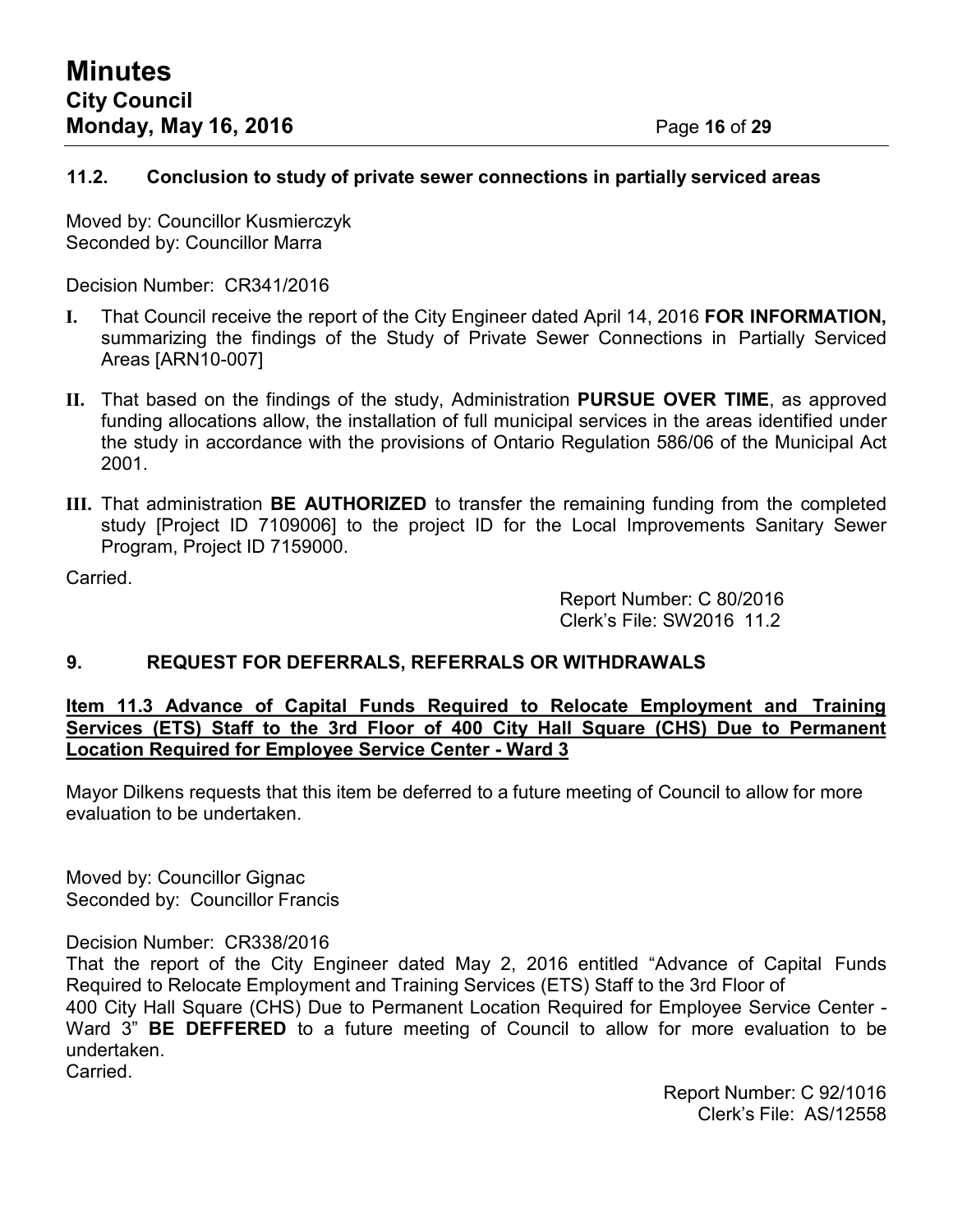## **Item 11.4 Lancaster Bomber 2015 Progress Report and Request to Exchange Stabilizers with the Royal Air Force Battle of Britain Memorial Flight Project Team**

A request for deferral was received May 10, 2016 from Dan Docherty, Partner to the Stewardship Agreement requesting this matter be deferred to the July 18, 2016 meeting of Council stating "*As of this morning, final arrangements are in place for me to travel to England and review the proposal regarding the Horizontal Stabilizer exchange with Lancaster FM212 in Windsor. I will return to Windsor on the 29th of June prepared to address this matter with Council on July 18th , 2016*".

## **Dan Docherty, Partner to the Stewardship Agreement**

Dan Docherty, Partner to the Stewardship Agreement, appears before Council in support of the Deferral request regarding the Lancaster Bomber 2015 Progress Report and Request to Exchange Stabilizers with the Royal Air Force Battle of Britain Memorial Flight Project Team and concludes by suggesting that more information is required before an exchange of parts should be considered.

#### **Al Nelman, resident of Ward 8**

Al Nelman, resident of Ward 8, appears before Council in support of the Deferral request regarding the Lancaster Bomber 2015 Progress Report and Request to Exchange Stabilizers with the Royal Air Force Battle of Britain Memorial Flight Project Team, and concludes by suggesting more time is required to make an informed decision in addition to a consolidated report should be received regarding the current status of the Lancaster restoration.

#### **John G. Robinson, President, Canadian Historical Aircraft Association**

John G. Robinson, President, Canadian Historical Aircraft Association, appears before Council and expresses concern with the Deferral request regarding the Lancaster Bomber 2015 Progress Report and Request to Exchange Stabilizers with the Royal Air Force Battle of Britain Memorial Flight Project Team and concludes by suggesting that a delay in approving the exchange could delay schedules and negatively affect this unique opportunity.

#### **Don Christopher, Vice-President, Canadian Historical Aircraft Association**

Don Christopher, Vice-President, Canadian Historical Aircraft Association, appears before Council and expresses concern with the Deferral request regarding the Lancaster Bomber 2015 Progress Report and Request to Exchange Stabilizers with the Royal Air Force Battle of Britain Memorial Flight Project Team and concludes by suggesting an expert opinion has been received and further delays may be counter-productive to the project.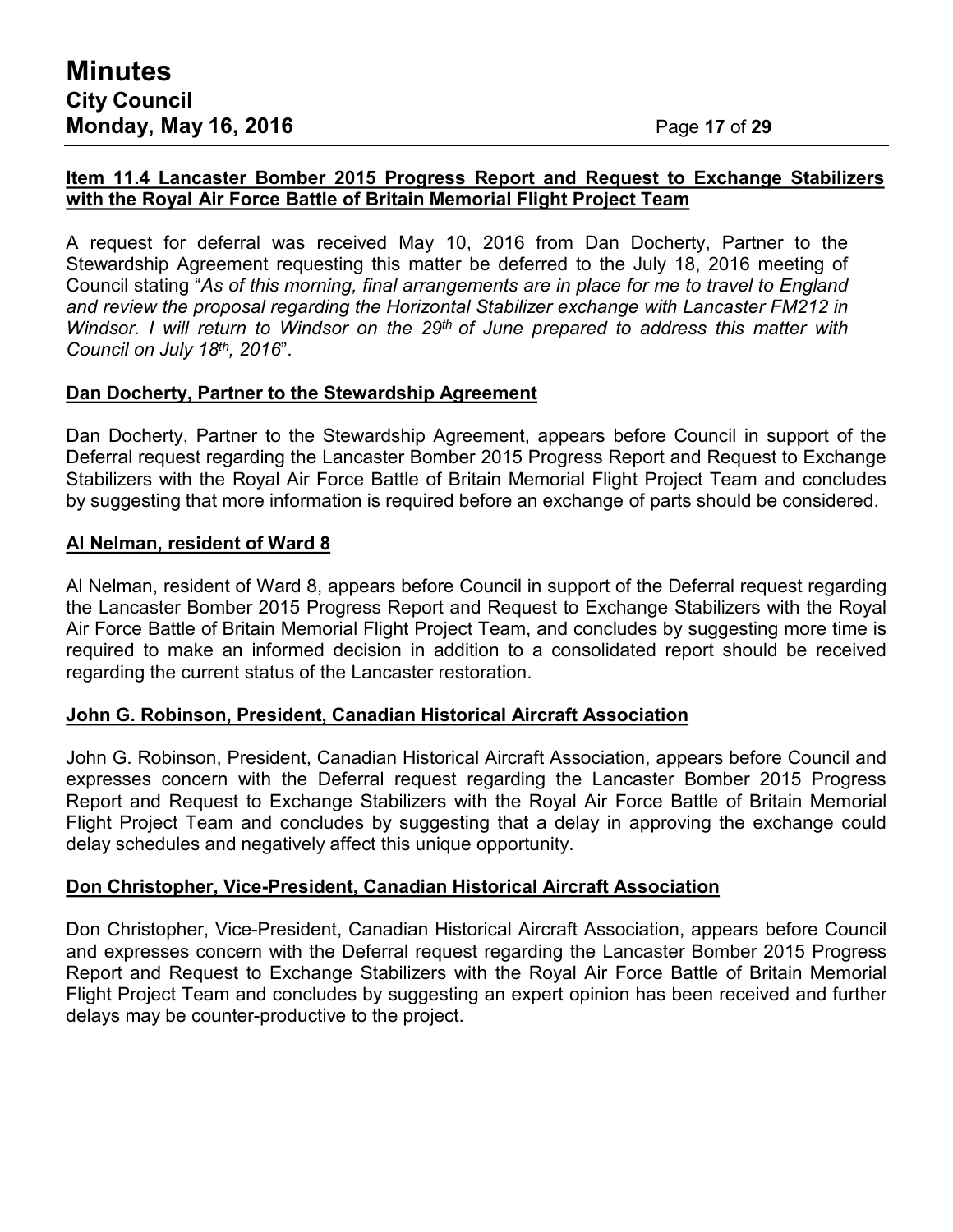Moved by: Councillor Marra Seconded by: Councillor Elliott

That the report of the Commissioner of Social Development Health & Culture dated April 15, 2016 entitled "Lancaster Bomber 2015 Progress Report and Request to Exchange Stabilizers with the Royal Air Force Battle of Britain Memorial Flight Project Team" **BE DEFERRED** to a future meeting of Council.

The motion is **put** and is **lost**. Aye Votes: Councillors Marra and Elliott Nay Votes: Councillors Sleiman, Francis, Payne, Holt, Kusmierczyk, Borelli, Gignac Absent: Councillor Bortolin

Report Number: S 90/2015 SDHC 403 Clerk's File: APR/1699

## **10. PRESENTATIONS AND DELEGATIONS (5 Minute maximum per delegate)**

**10.1. Ron Marshall, President and Carrie Thwaites, Event Organizer, representing The Friends of Fontainebleau, along with six children from area schools to briefly update council on the group's activities along with details on the Ribbon Cutting Ceremony held for the new park equipment.**

#### **Ron Marshall, President and Carrie Thwaites, Event Organizer, representing the Friends of Fountainbleu along with many children from the area schools**

Ron Marshall, President and Carrie Thwaites, Event Organizer, representing the Friends of Fountainbleu along with many children from the area schools appear before Council thanking them for their past support. They provide details of the ribbon cutting ceremony held for the new playground equipment. They also provide a brief history regarding their group and outline their past and current fundraising efforts. The children display a banner and highlight a list of future amenities that they would like to see in the park.

Moved by: Councillor Marra Seconded by: Councillor Kusmierczyk

Decision Number: CR339/2016

That the presentation by Ron Marshall, President and Carrie Thwaites, Event Organizer, representing the Friends of Fountainbleu along with many children from the area schools **BE RECEIVED.**

Carried.

Clerk's File: APR2016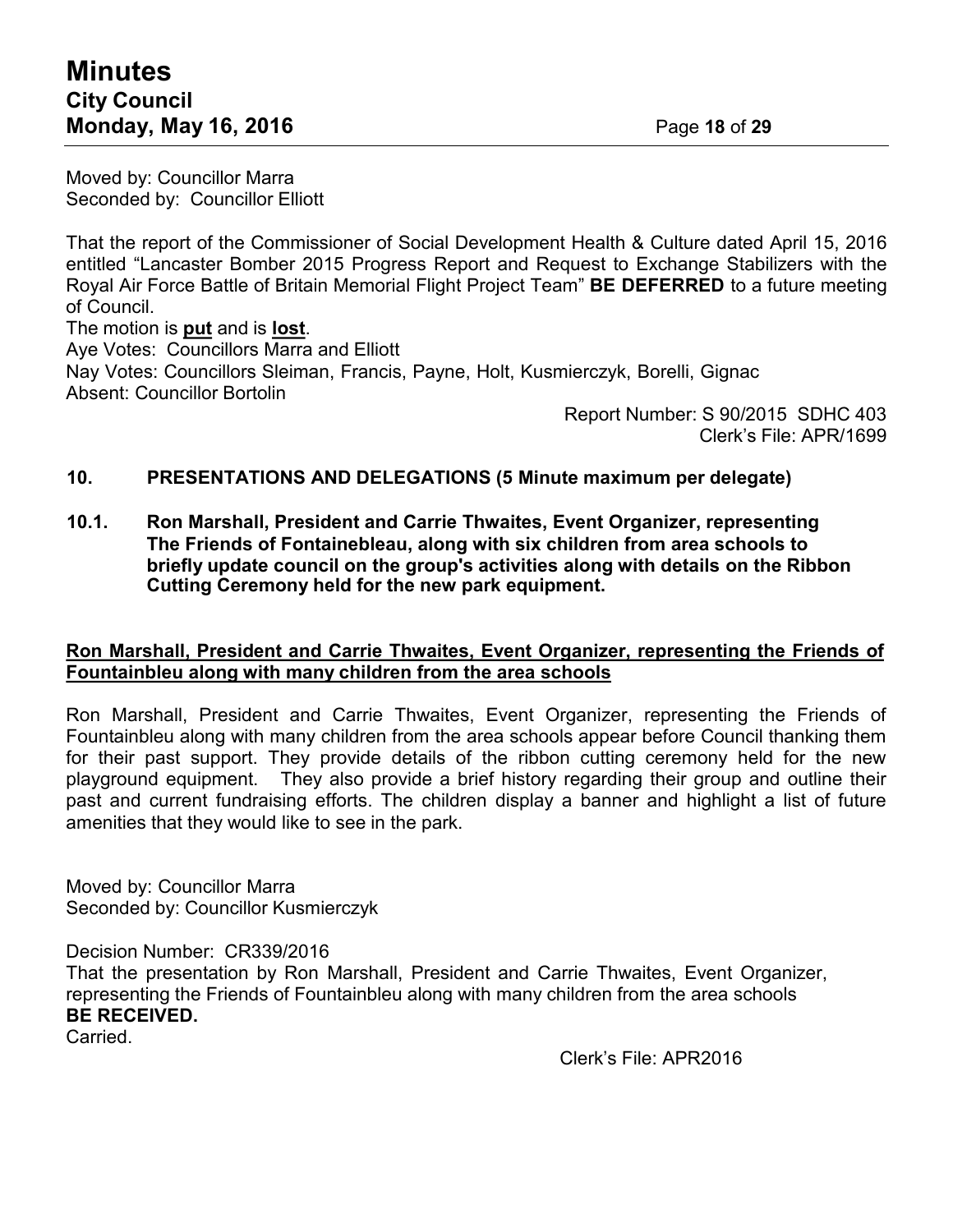#### **11.4. Lancaster Bomber 2015 Progress Report and Request to Exchange Stabilizers with the Royal Air Force Battle of Britain Memorial Flight Project Team - City Wide**

#### **Item 11.4 Lancaster Bomber 2015 Progress Report and Request to Exchange Stabilizers with the Royal Air Force Battle of Britain Memorial Flight Project Team Dan Docherty, Partner to the Stewardship Agreement**

Dan Docherty, Partner to the Stewardship Agreement, appears before Council and expresses concern regarding the administrative report Lancaster Bomber 2015 Progress Report and Request to Exchange Stabilizers with the Royal Air Force Battle of Britain Memorial Flight Project Team, and concludes by suggesting that the decision be delayed until he returns from England after speaking with the proponents in England.

## **Al Nelman, resident of Ward 8**

Al Nelman, resident of Ward 8, appears before Council and expresses concern regarding the administrative report Lancaster Bomber 2015 Progress Report and Request to Exchange Stabilizers with the Royal Air Force Battle of Britain Memorial Flight Project Team and concludes by suggesting this decision be delayed until the report relating to the condition of the Lancaster Bomber is brought forward to Council.

## **John G. Robinson, President, Canadian Historical Aircraft Association**

John G. Robinson, President, Canadian Historical Aircraft Association, appears before Council in support of the administrative report Lancaster Bomber 2015 Progress Report and Request to Exchange Stabilizers with the Royal Air Force Battle of Britain Memorial Flight Project Team, and concludes by suggesting that this is a unique opportunity that will benefit the community.

## **Don Christopher, Vice-President, Canadian Historical Aircraft Association**

Don Christopher, Vice-President, Canadian Historical Aircraft Association, appears before Council in support of the administrative report Lancaster Bomber 2015 Progress Report and Request to Exchange Stabilizers with the Royal Air Force Battle of Britain Memorial Flight Project Team, and concludes by providing a brief outline of the parts to be exchanged and the benefit that the exchange will have for Windsor.

Moved by: Councillor Payne Seconded by: Councillor Gignac

Decision Number: CR342/2016 SDHC 403 **THAT** the progress report provided by the Canadian Historical Aircraft Association (CH2A) **BE RECEIVED** for information as required by the Stewardship Agreement of October 2006, and further;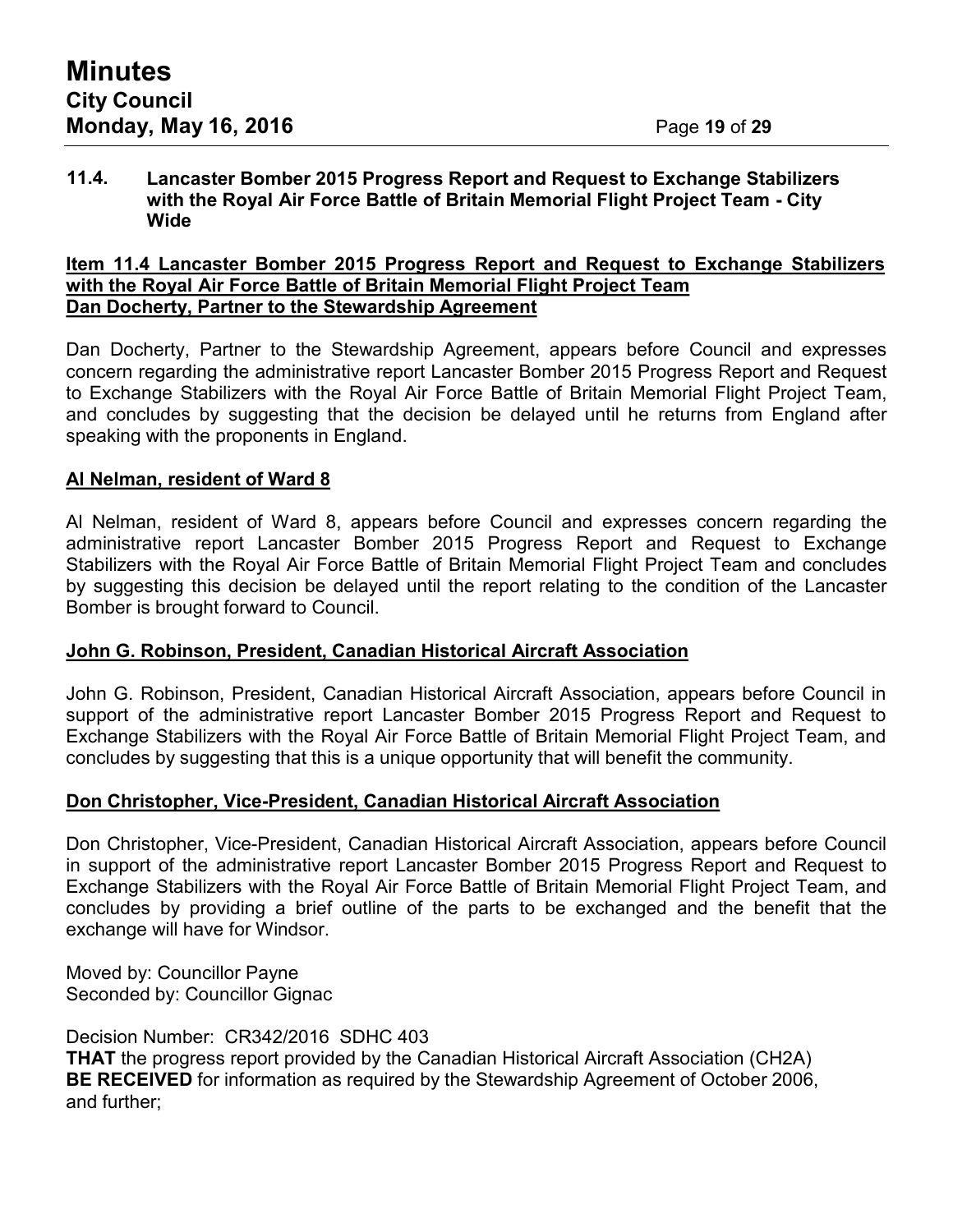# **Minutes City Council Monday, May 16, 2016** Page **20** of **29**

**THAT** the Executive Director of Recreation and Culture **BE DIRECTED** to confirm with the Royal Air Force Battle of Britain Memorial Flight Project Team and the Canadian Historical Aircraft Association the details to exchange the RAF Lancaster Horizontal Stabilizers with Windsor's Horizontal Stabilizers with all associated costs (shipping and transportation, etc.) to be borne by the Battle of Britain Memorial Flight Project Team, and further;

**THAT** the Chief Administrative Officer and City Clerk **BE AUTHORIZED** to sign a Letter of Understanding with the Battle of Britain Memorial Flight Project relative to the exchange of stabilizers, in form satisfactory to the City Solicitor, and in technical content to the Commissioner of Community Development and Health and Executive Director of Recreation and Culture. Carried.

> Report Number: S 90/2016 Clerk's File: APR/1699 11.4

# **11. REGULAR BUSINESS ITEMS (Non-Consent Items)**

None.

## **12. CONSIDERATION OF COMMITEE REPORTS**

## **12.1. Striking Committee Report - May 2, 2016**

Moved by: Councillor Borrelli Seconded by: Councillor Elliott

Decision Number: CR343/2016 That the Report of the Striking Committee of its meeting held May 2, 2016 **BE ADOPTED** as presented. **Carried** 

Clerk's File: MB2016

## **12.2. Report of the Special In-Camera meeting or other committee as may be held prior to Council (if scheduled).**

Moved by: Councillor Borrelli Seconded by: Councillor Elliott

Decision Number: CR344/2016 That the **Report of the Special in-camera** meeting held May 16, 2016 **BE ADOPTED** as presented. Carried.

Clerk's File: ACO2016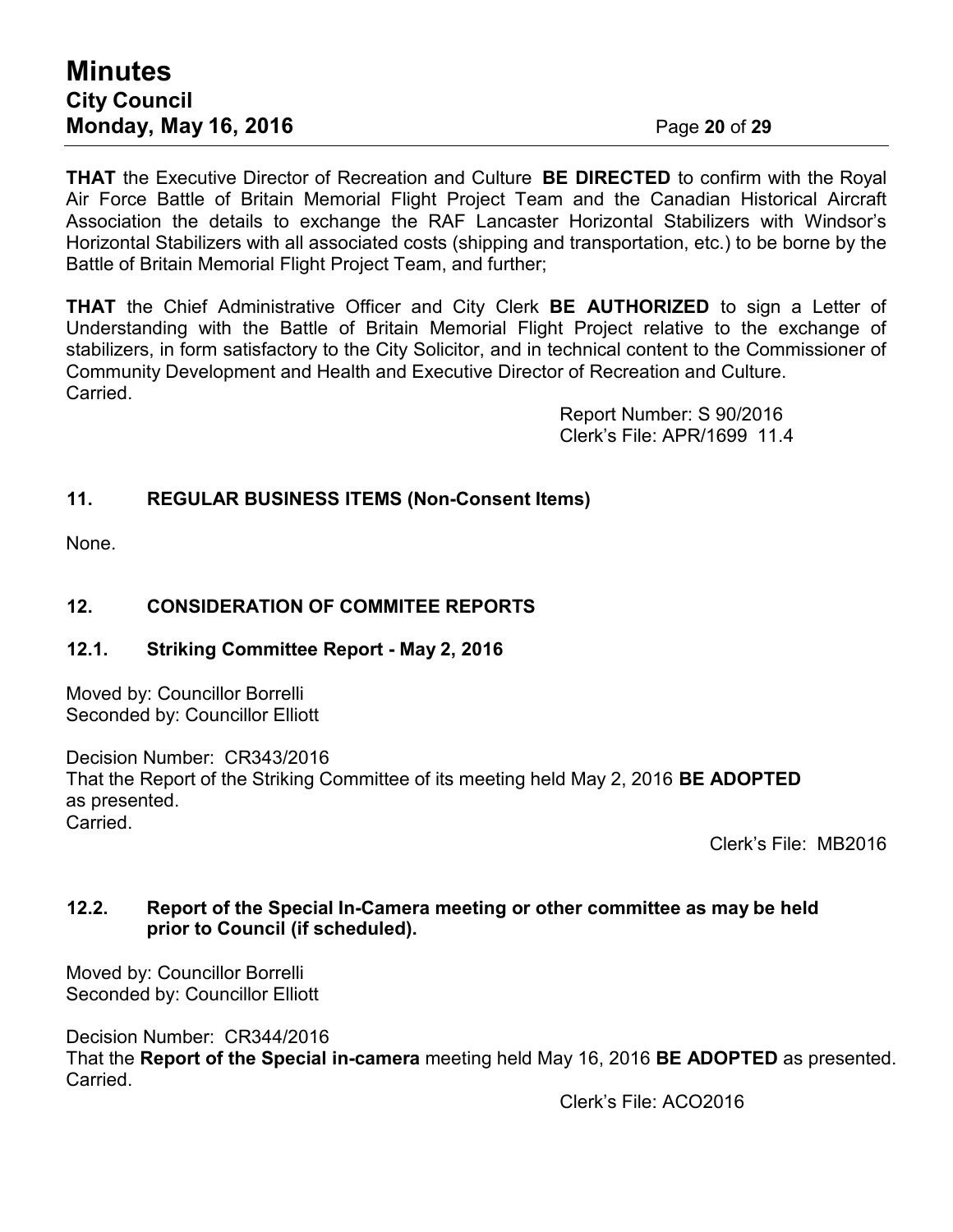#### **13. BY-LAWS (First and Second Reading)**

Moved by: Councillor Francis Seconded by: Councillor Gignac

That the following By-laws No. 63-2016 through 75-2016 (inclusive) be introduced and read a first and second time:

**63-2016** "A BY-LAW TO AMEND BY-LAW NUMBER 15-2010 BEING A BY-LAW TO APPOINT CHIEF BUILDING OFFICIAL, DEPUTY CHIEF BUILDING OFFICIALS AND INSPECTORS TO ENFORCE THE BUILDING CODE ACT AND REGULATIONS IN WINDSOR", authorized by CAO3439, approved April 10, 2016

**64-2016** "A BY-LAW TO AMEND BY-LAW NUMBER 208-2008, BEING A BY-LAW TO DELEGATE TO ADMINISTRATION THE AUTHORITY TO PROCESS, MAKE DECISIONS ON, AND TO EXECUTE AGREEMENTS FOR CERTAIN MATTERS", authorized by CR143/2016, adopted March 7, 2016

**65-2016** "A BY-LAW TO FURTHER AMEND BY-LAW NUMBER 9023 BEING A BY-LAW TO REGULATE VEHICULAR PARKING WITHIN THE LIMITS OF THE CITY OF WINDSOR ON MUNICIPAL STREETS, MUNICIPAL PARKING LOTS AND PRIVATE PROPERTIES", authorized by CR200/2016, adopted March 29, 2016

**66-2016** "A BY-LAW TO ASSUME CYPRESS AVENUE FROM McHUGH STREET TO MISTY DAWN STREET BEING STREETS SHOWN ON PLAN 12M-566 KNOWN AS CYPRESS AVENUE FROM McHUGH STREET TO MISTY DAWN STREET AND THE MUNICIPAL SERVICES LOCATED THEREIN, IN THE CITY OF WINDSOR", authorized by M98-2012, adopted February 21, 2012

**67-2016** "A BY-LAW TO AUTHORIZE THE CONSTRUCTION OF NEW STREETLIGHTING ON ST JOHN STREET FROM CEDARVIEW STREET TO MENARD STREET, IN THE CITY OF WINDSOR, AS A LOCAL IMPROVEMENT" (See Item 8.7)

**68-2016** "A BY-LAW TO ASSUME FOR PUBLIC USE AS A PUBLIC HIGHWAY THE 4.27 METRES (14 FEET) WIDE EAST/WEST ALLEY BETWEEN PARENT AVENUE AND ELSMERE AVENUE ABUTTING THE NORTH LOT LINES OF 804, 808, 840, 848 AND 886 SOUTH PACIFIC AND THE WESTERLY 3.05 METRES (10 FEET) WIDE PORTION OF THE 30.48 METRES (100 FEET) WIDE PARENT AVENUE RIGHT-OF-WAY ABUTTING THE PROPERTY KNOWN AS 886 SOUTH PACIFIC, CITY OF WINDSOR", authorized by M404-2015, adopted October 5, 2015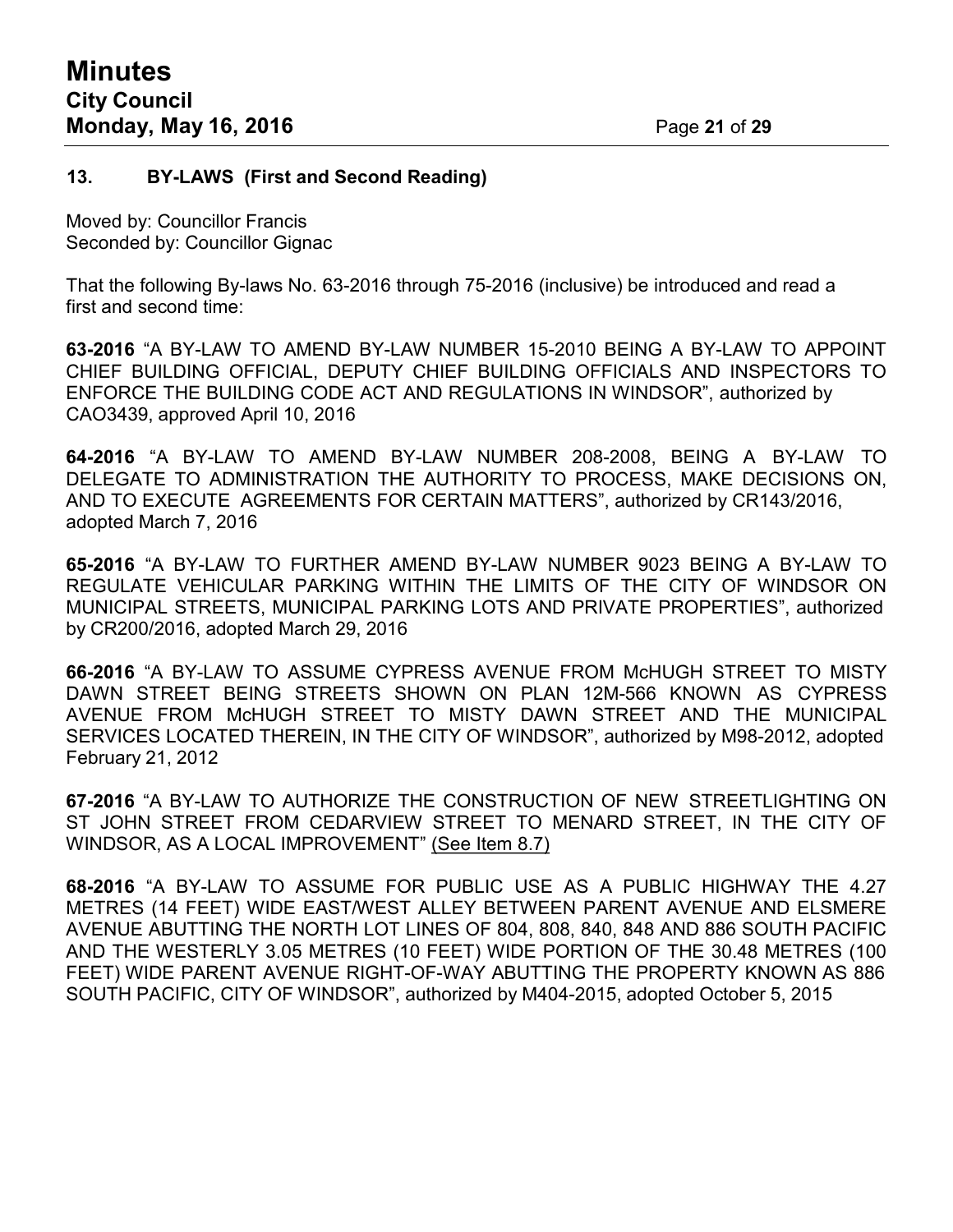# **Minutes City Council Monday, May 16, 2016** Page **22** of **29**

**69-2016** "A BY-LAW TO CLOSE AND STOP UP AND CONVEY, THE 4.27 METRES (14 FEET) WIDE EAST/WEST ALLEY BETWEEN PARENT AVENUE AND ELSMERE AVENUE ABUTTING THE NORTH LOT LINES OF 804, 808, 840, 848 AND 886 SOUTH PACIFIC AND THE WESTERLY 3.05 METRES (10 FEET) WIDE PORTION OF THE 30.48 METRES (100 FEET) WIDE PARENT AVENUE RIGHT-OF-WAY ABUTTING THE PROPERTY KNOWN AS 886 SOUTH PACIFIC, CITY OF WINDSOR", authorized by M404-2015, adopted October 5, 2015

**70-2016** "A BY-LAW TO ASSUME FOR PUBLIC USE AS A PUBLIC HIGHWAY THE 20.12 METRES (66 FEET) WIDE PORTION OF ELSMERE AVENUE RIGHT-OF-WAY LOCATED NORTH OF SOUTH PACIFIC AVENUE ABUTTING THE SOUTH LIMIT OF THE CANADIAN PACIFIC RAILWAY CORRIDOR, CITY OF WINDSOR", authorized by CR20/2016, adopted January 4, 2016

**71-2016** "A BY-LAW TO CLOSE AND STOP UP TO BE RETAINED BY THE CORPORATION OF THE CITY OF WINDSOR FOR THE PURPOSE OF SALE AS RESIDENTIAL BUILDING LOTS THE 20.12 METRES (66 FEET) WIDE PORTION OF ELSMERE AVENUE RIGHT-OF-WAY LOCATED NORTH OF SOUTH PACIFIC AVENUE ABUTTING THE SOUTH LIMIT OF THE CANADIAN PACIFIC RAILWAY CORRIDOR, CITY OF WINDSOR", authorized by CR20/2016, adopted January 4, 2016

**72-2016** "A BY-LAW TO FURTHER AMEND BY-LAW 9023 BEING A BY-LAW TO REGULATE VEHICULAR PARKING WITHIN THE LIMITS OF THE CITY OF WINDSOR ON MUNICIPAL STREETS, MUNICIPAL PARKING LOTS AND PRIVATE PROPERTIES", authorized by CAO3490, approved April 28, 2016

**73-2016** "A BY-LAW TO PROHIBIT THE POSSESSION OF ALCOHOL ON THE PARK LANDS AND CLOSED PUBLIC RIGHTS-OF-WAY (AN ALCOHOL FREE ZONE), PURSUANT TO SECTION 35 OF THE LIQUOR LICENCE ACT, AND TO TEMPORARILY CLOSE TO VEHICULAR TRAFFIC ALL NORTH-SOUTH, EAST-WEST STREETS WITHIN THE AREA DESIGNATED ALCOHOL FREE FOR THE PURPOSE OF STAGING THE "FORD INTERNATIONAL FIREWORKS NIGHT 2016", authorized by CAO3490, approved May 11, 2016

**74-2016** "A BY-LAW TO TEMPORARILY CLOSE CERTAIN STREETS AND TO FURTHER AMEND BY-LAW NUMBER 9023 BEING A BY-LAW TO REGULATE VEHICULAR PARKING WITHIN THE LIMITS OF THE CITY OF WINDSOR ON MUNICIPAL STREETS, MUNICIPAL PARKING LOTS AND PRIVATE PROPERTIES FOR THE PURPOSE OF STAGING "FORD INTERNATIONAL FIREWORKS NIGHT" authorized by CAO3490, approved May 11, 2016

**75-2016** "A BY-LAW TO CONFIRM PROCEEDINGS OF THE COUNCIL OF THE CORPORATION OF THE CITY OF WINDSOR AT ITS MEETING HELD ON THE 16<sup>TH</sup> DAY OF MAY, 2016"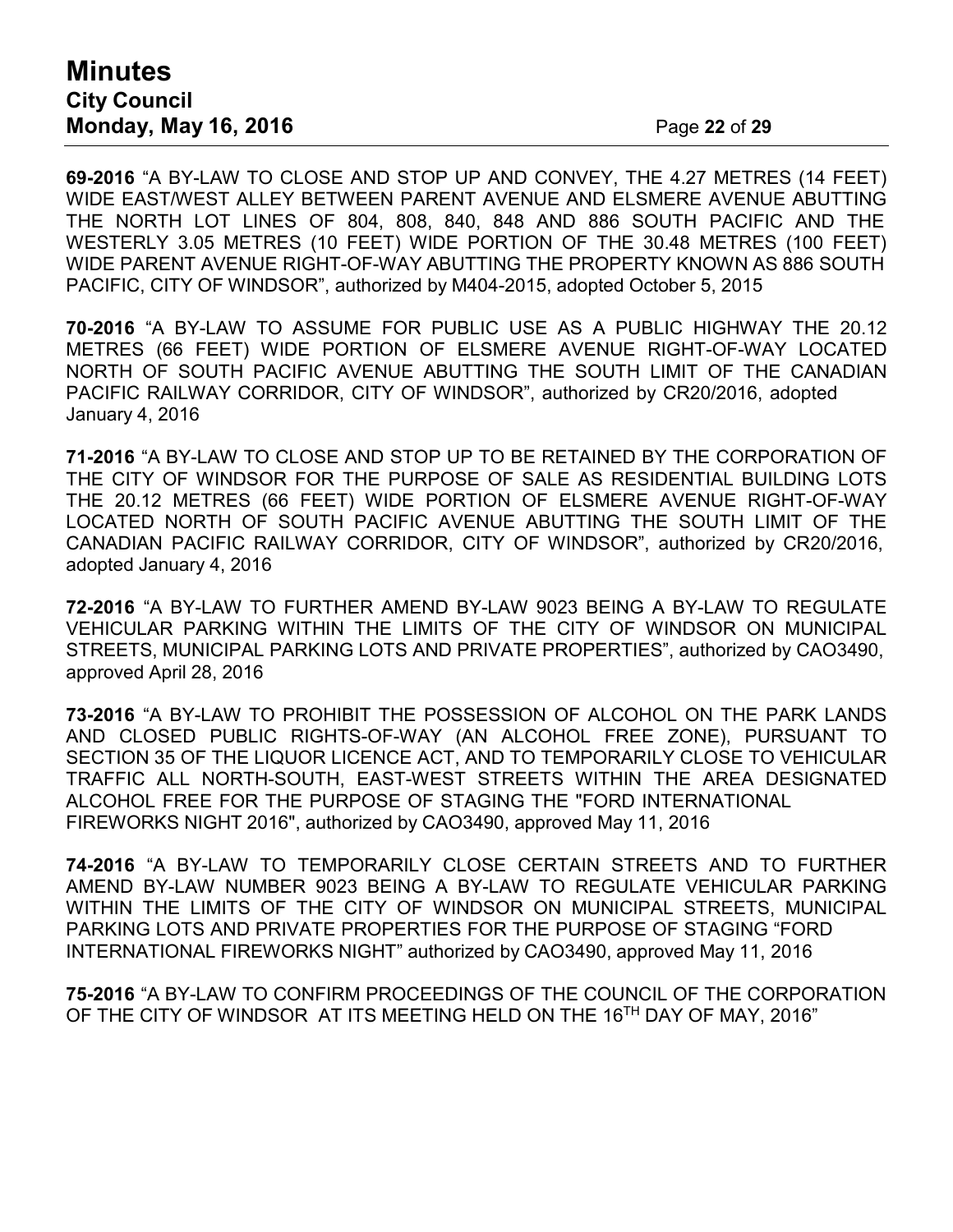#### **14. MOVE BACK INTO FORMAL SESSION**

Moved by: Councillor Holt Seconded by: Councillor Kusmierczyk

That the Committee of the Whole does now rise and report to Council respecting the business items considered by the Committee:

- **1) Communication Items (as amended)**
- **2) Consent Agenda (as amended)**
- **3) Items Deferred Items Referred**
- **4) Consideration of the Balance of Business Items (see Schedule "A")**
- **5) Committee Reports (as presented)**

**6) By-laws given first and second readings (as presented)**

Carried.

## **15. NOTICES OF MOTION**

Moved by: Councillor Elliott Seconded by: Councillor Sleiman

Decision Number: CR345/2016

That Rule 13.9 of the Procedure By-law regarding business not already before Council **BE WAIVED** to permit the introduction of a motion for consideration without prior notice regarding the enforcement of the Sign By-law. Carried.

## **CR346/2016 RESCINDED BY CR619/2018 ADOPTED NOVEMBER 19, 2018**

Moved by: Councillor Elliott Seconded by: Councillor Marra

Decision Number: CR346/2016

That Administration **STAND DOWN** on the enforcement of the Sign By-law specifically regarding advertising on tractor-trailers until such time that a survey with other municipalities can be conducted and further information be provided to Council. Carried.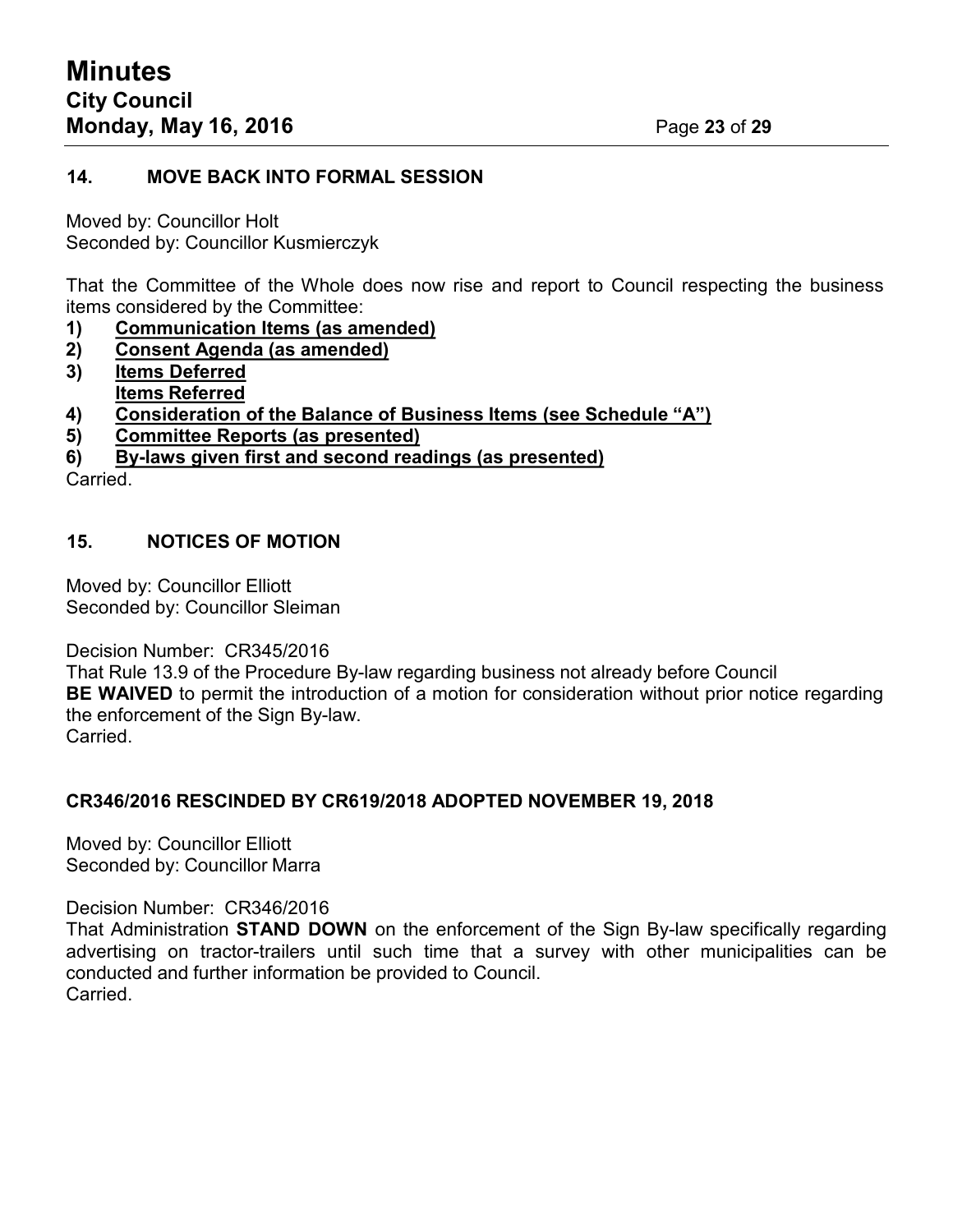#### **16. THIRD AND FINAL READING OF THE BY-LAWS**

Moved by: Councillor Marra Seconded by: Councillor Payne

That the following By-laws No. 63-2016 through 75-2016 (inclusive), having been read a first and second time be now read a third time and finally passed and that the Mayor and Clerk **BE AUTHORIZED** to sign and seal the same notwithstanding any contrary provision of the Council.

Carried.

## **17. PETITIONS**

None presented.

## **18. QUESTION PERIOD**

Moved by: Councillor Elliott Seconded by: Councillor Francis

Decision Number: CR347/2016

That the following Council Question by Councillor Payne **BE APPROVED**, and that Administration **BE DIRECTED** to proceed with the necessary actions to respond to the Council Question in the form of a written report, consistent with Council's instructions, and in accordance with Section 17.1 of the Procedure By-law 98-2011:

## **CQ20-2016**

Re: DC Planning Study

- 1. Will the findings result in subsidizing development where the market is already economically feasible for construction of additional residential units in a particular sub-market?
- 2. Will the findings result in a positive or negative change in revenue to the City for infrastructure required for new development?
- 3. Will the findings have any particular impact on development in the downtown area?
- 4. Overall will the findings result in improved equity for both the development industry and the City?

Carried.

GPL/3905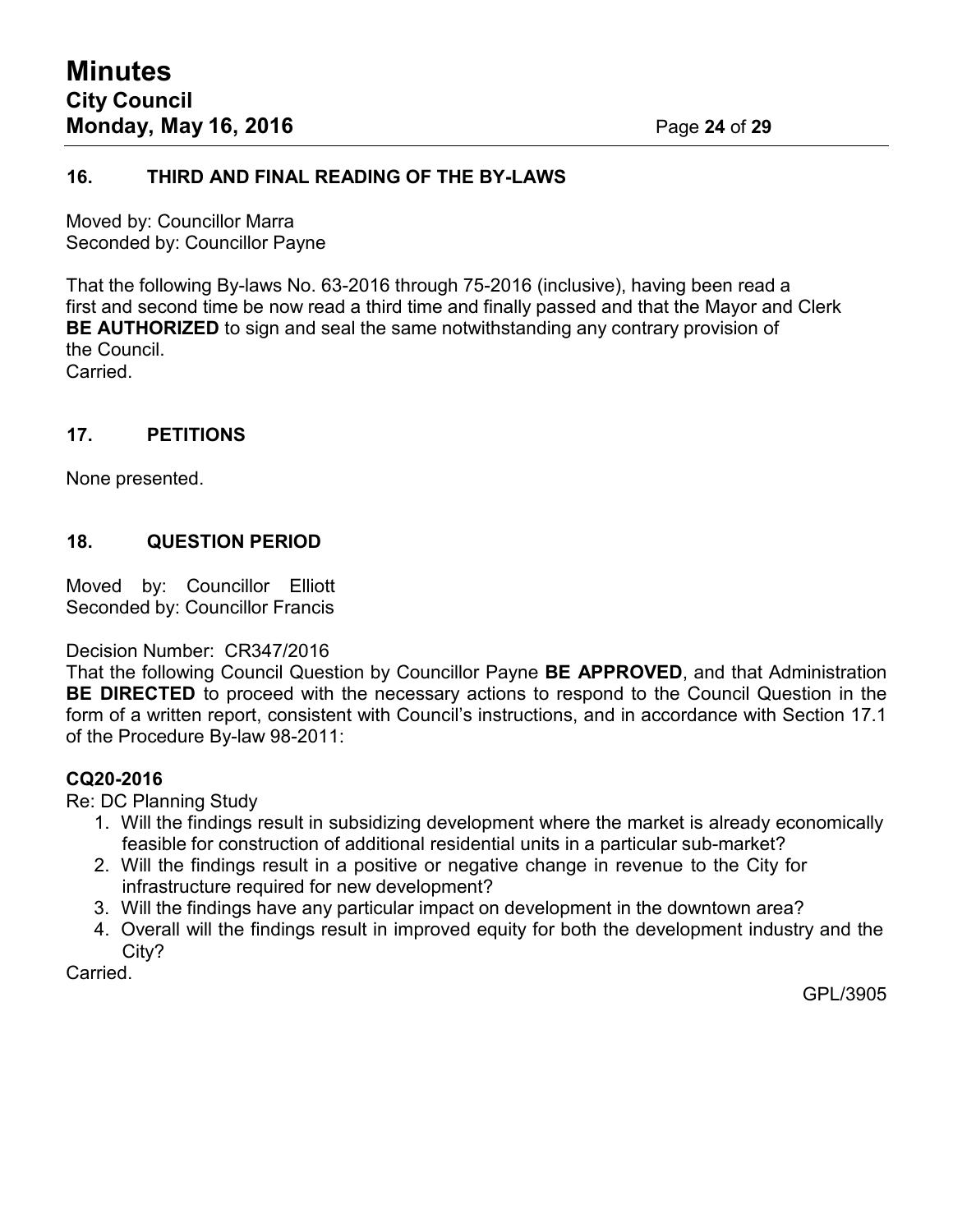Moved by: Councillor Elliott Seconded by: Councillor Francis

Decision Number: CR348/2016

That the following Council Question by Councillor Payne **BE APPROVED**, and that Administration **BE DIRECTED** to proceed with the necessary actions to respond to the Council Question in the form of a written report, consistent with Council's instructions, and in accordance with Section 17.1 of the Procedure By-law 98-2011:

**CQ21-2016**

Asks for a report on the feasibility of a ban on Circus acts containing animal performance in the City of Windsor.

Carried.

MHS/9496

# **21. ADJOURNMENT**

That this Council meeting stand adjourned until the next regular meeting of Council or at the call of the Mayor.

Accordingly, the meeting is adjourned at 8:06 o'clock p.m.

Mayor City Clerk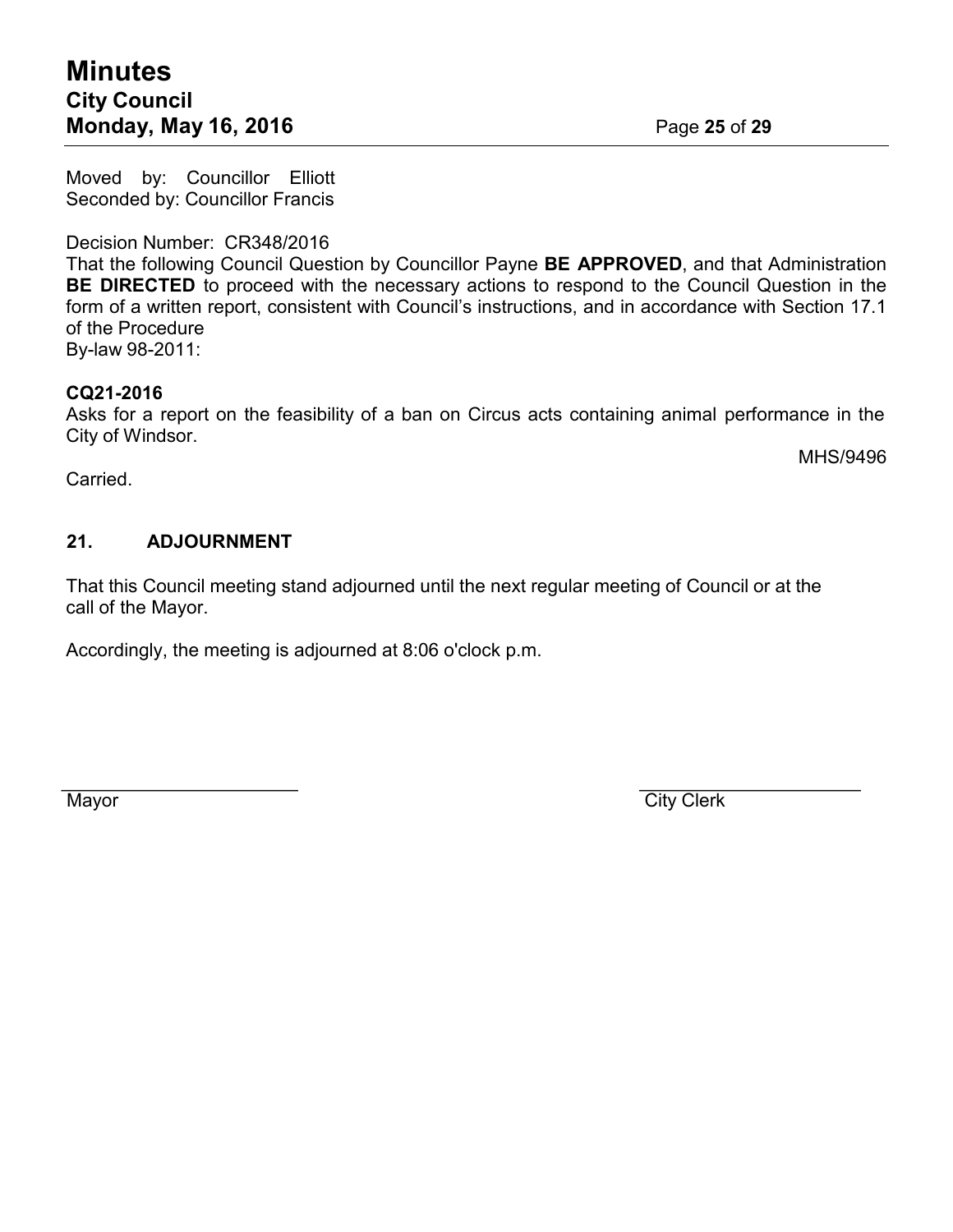**Adopted by Council at its meeting held May 16, 2016 [CR343/2016] VC/bm Windsor, Ontario, May 16, 2016**

#### **REPORT OF THE STRIKING COMMITTEE of its meeting held May 2, 2016**

**PRESENT:** Mayor D. Dilkens Councillor F. Francis Councillor J. Gignac Councillor J. Elliott Councillor H. Payne Councillor I. Kusmierczyk Councillor E. Sleiman Councillor R. Bortolin Councillor C. Holt Councillor B. Marra

**ABSENT**: Councillor P. Borrelli

## **Also in attendance:**

- O. Colucci, Chief Administrative Officer
- J. Payne, Community Development and Health Commissioner and Corporate Leader Social Development, Health, Recreation and Culture
- M. Winterton, City Engineer and Corporate Leader Environmental Protection and **Transportation**
- V. Critchley, City Clerk/Licence Commissioner and Corporate Leader Public Engagement and Human Resources
- J. Mancina, Chief Financial Officer/City Treasurer and Corporate Leader Finance and Technology
- S. Askin-Hager, City Solicitor and Corporate Leader Economic Development and Public Safety
- C. Brown, CEO for YQG and WDTC/Corporate Leader of Transportation Services

## **Declarations of Pecuniary Interest:**

None declared.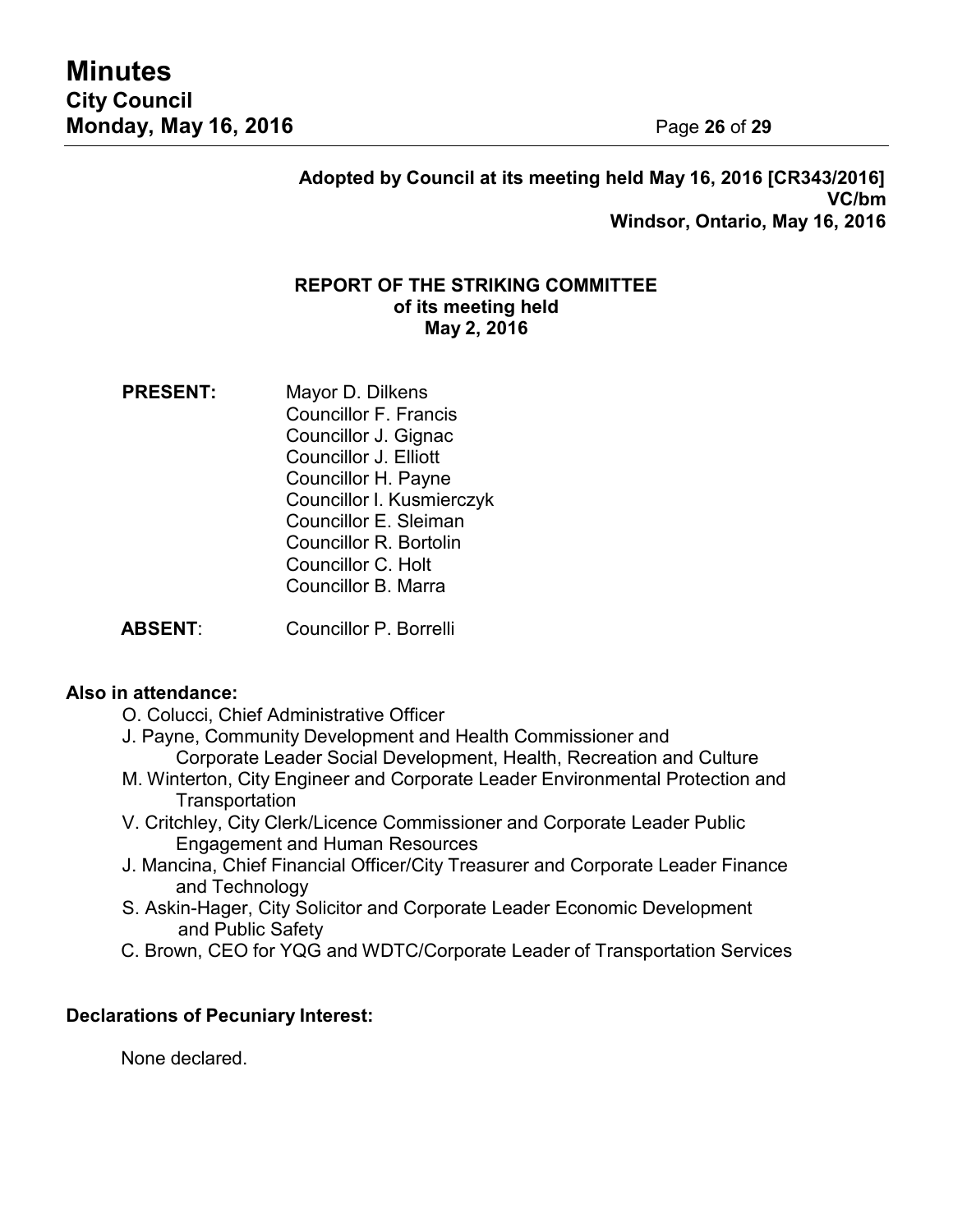Your Committee submits the following recommendations:

(1) That Matthew Maenpaa, representing bars and nightclubs, **BE APPOINTED** to the *Downtown Business Improvement Area Board of Management for the term expiring November* 30, 2018, or until successors are appointed.

(2) That the resignation of Mike Cardinal on the *Town & Gown Committee* **BE ACCEPTED** and that Jeffery Williams **BE APPOINTED** to the Committee to fill this vacancy for the term ending November 30, 2018 or until successors are appointed.

(3) That Brian Brown **BE APPOINTED** to the *Community Public Art Advisory Committee* for the term expiring November 30, 2018 or until successors are appointed.

**CHAIR** 

CITY CLERK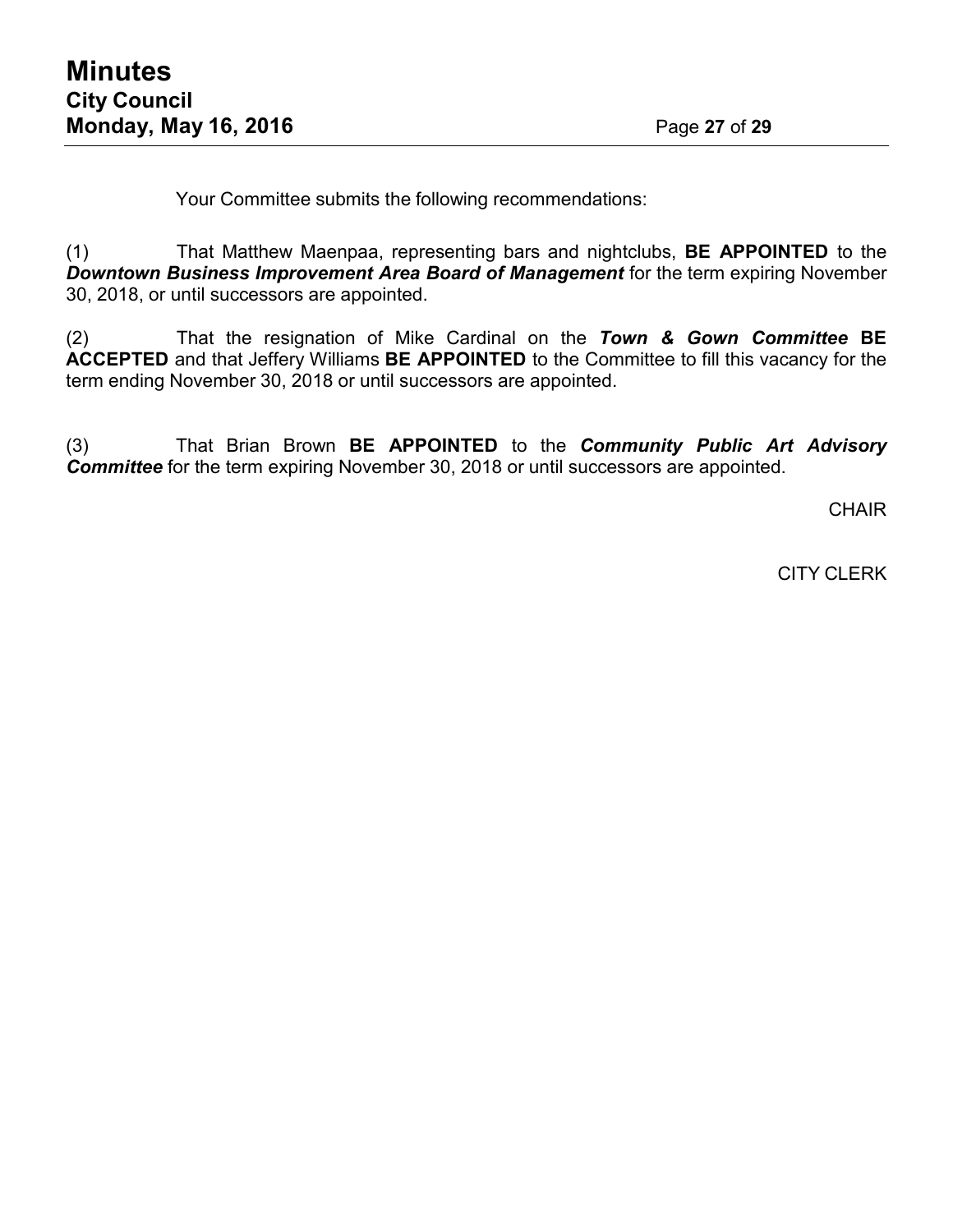# **Adopted by Council at its meeting held May 16, 2016 [CR344/2016]** VC/bm

## **SPECIAL MEETING OF COUNCIL – IN CAMERA May 16, 2016**

#### **Meeting called to order at: 5:30 p.m.**

#### **Members in Attendance:**

Mayor D. Dilkens Councillor F. Francis Councillor J. Elliott Councillor C. Holt Councillor B. Marra Councillor J. Gignac Councillor P. Borrelli Councillor H. Payne Councillor E. Sleiman Councillor I. Kusmierczyk

#### **Members Absent:**

Councillor R. Bortolin (attending a conference)

#### **Also in attendance:**

- O. Colucci, Chief Administrative Officer
- J. Payne, Community Development and Health Commissioner and Corporate Leader Social Development, Health, Recreation and

**Culture** 

M. Winterton, City Engineer and Corporate Leader Environmental Protection and Transportation (arrives at 5:31 p.m.)

V. Critchley, City Clerk/Licence Commissioner and Corporate Leader Public Engagement and Human Resources

J. Mancina, Chief Financial Officer/City Treasurer and Corporate Leader Finance and Technology

S. Askin-Hager, City Solicitor and Corporate Leader Economic Development and Public Safety

C. Brown, CEO for YQG and WDTC/Corporate Leader of Transportation **Services**